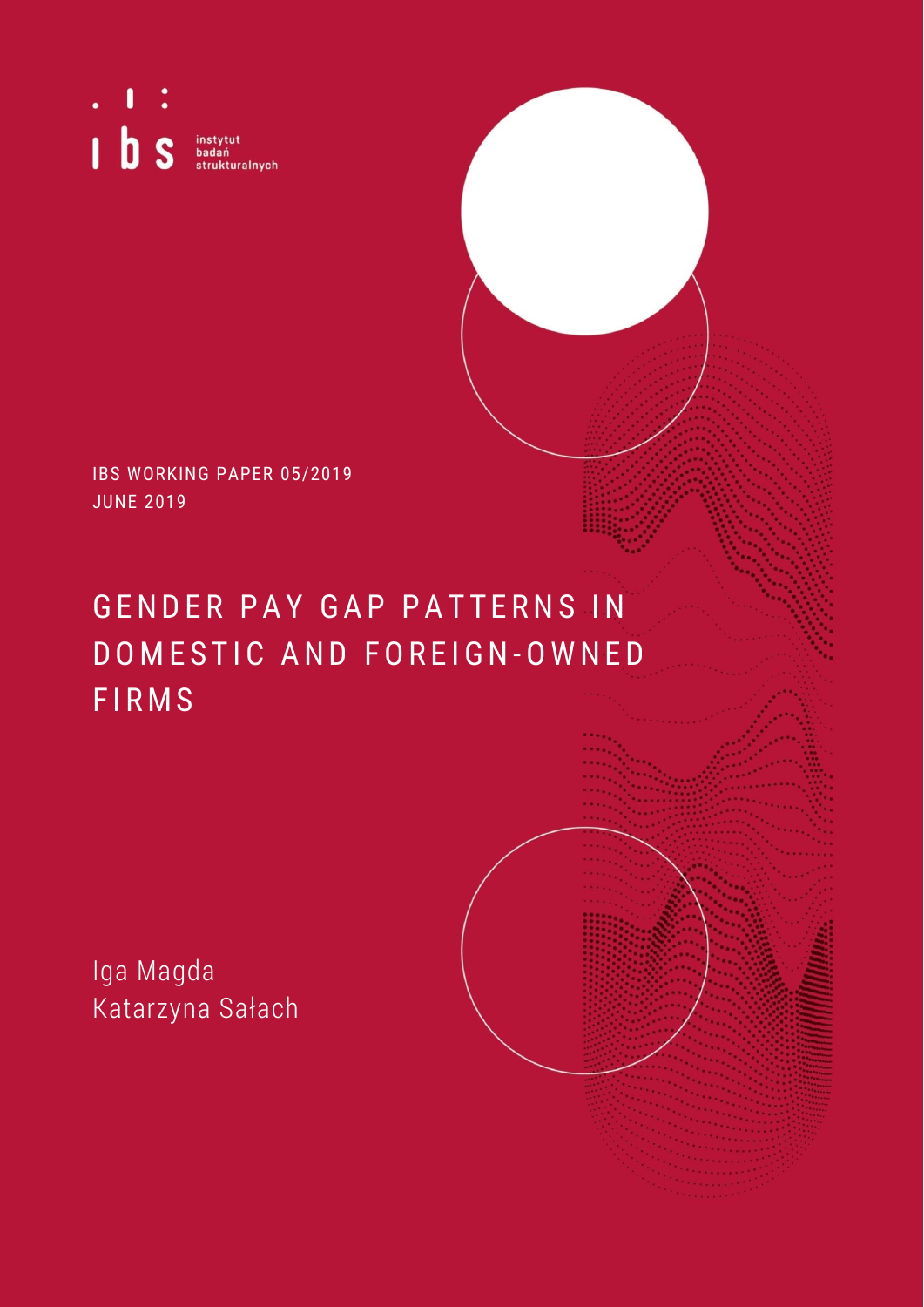# GENDER PAY GAP PATTERNS IN DOMESTIC AND FOREIGN-OWNED FIRMS'

Iga Magda

Katarzyna Sałach

# Abstract

We investigate differences in gender wage gaps between foreign-owned and domestically-owned firms in Poland, a country that has experienced large FDI inflows over the past three decades. In line with the findings of several other studies, we show that according to standard estimates of adjusted gender wage gaps, these differences are much larger in the foreign-owned companies than in the domestic firms. However, we also find that these estimates cannot be trusted because the domestically-owned firms have considerably higher levels of gender segregation, and because the OLS estimates of the adjusted gender wage gaps in this sector are more likely to be biased. Using a matching and decomposition technique (Ñopo 2008) that allows us to capture gender wage differentials over a common support, we find that gender wage gaps in domestically-owned firms are only slightly smaller than those in foreign-owned companies. Our results also indicate that women tend to segregate into lowpaid jobs in the domestic sector, whereas there is no evidence of such a pattern in the foreign sector. The analysis furthers shows, however, that foreign-owned companies have much larger within-firm differences in earnings (net out of composition effects), and that these earnings they pay vary less across firms. In sum, we find that the nature of gender wage gaps and the factors that underlie them differ between domestic and foreignowned companies.

Keywords: gender wage gaps, domestic ownership, foreign ownership, FDI

JEL: F23, J16, J31, J71

 $\overline{a}$ 

This paper benefited from the financial support of the National Science Center, Poland (grant number 2013/10 / E / HS4 / 00445). We use the data provided by Statistics Poland. Statistics Poland has no responsibility for the results and conclusions, which are those of the authors. The usual disclaimers apply. All errors are ours. We thank Karolina Goraus-Tańska and Anna Sanz-de-Galdeano for their insightful comments. We also thank the participants of the 2019 IZA & World Bank Jobs and Development conference, Australian Gender Economics Workshop 2019, 11<sup>th</sup> PhD Workshop "Perspectives on (Un-)Employment" in Nuremberg and Warsaw International Economic Meeting 2018 for their discussion and remarks.

Institute for Structural Research (IBS), Warsaw School of Economics, and IZA. E-mail: iga.magda@ibs.org.pl.

University of Warsaw and Institute for Structural Research (IBS). E-mail: ksalach@wne.uw.edu.pl.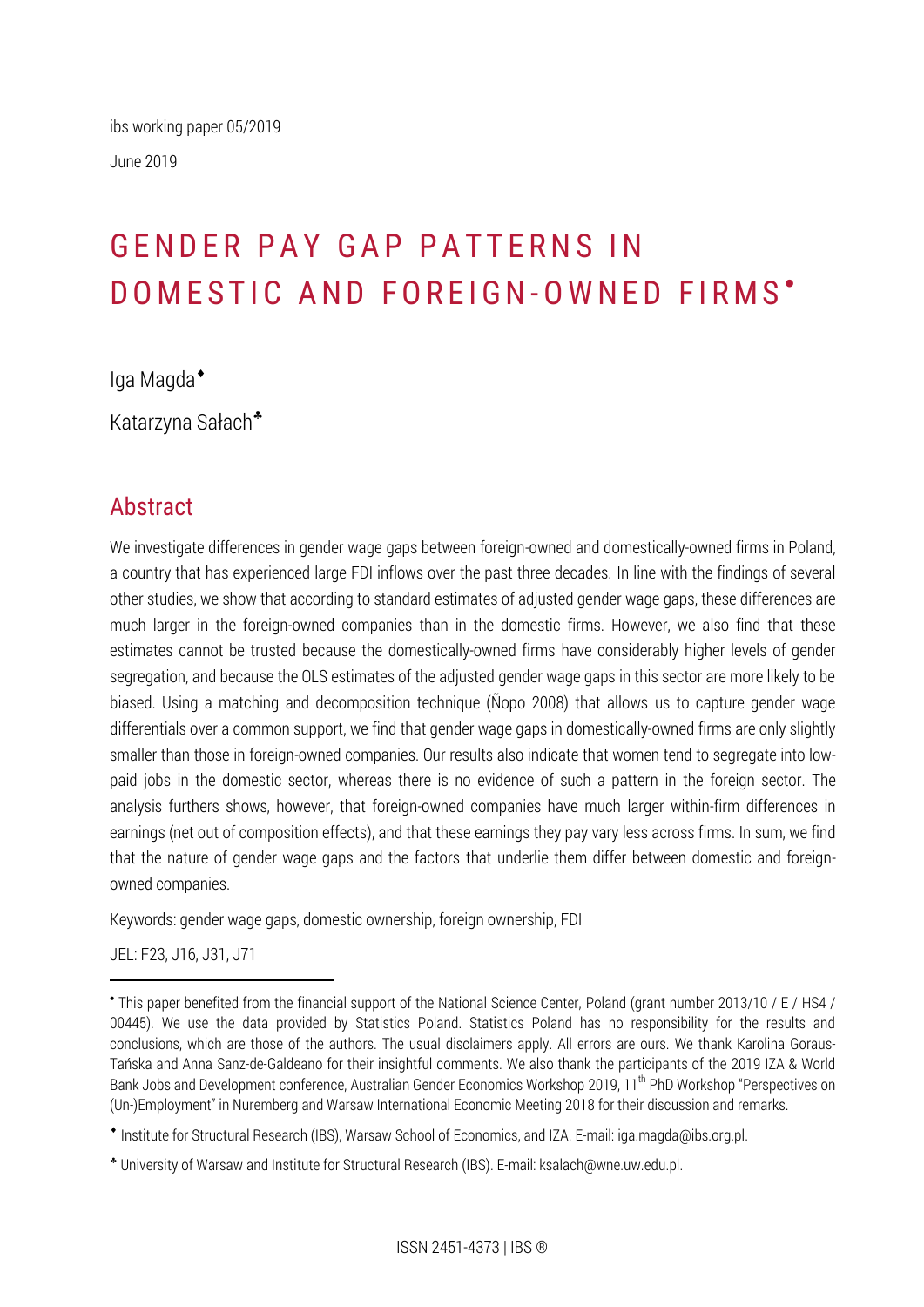# 1. Introduction

<u>.</u>

A large number of studies have shown that the gender wage gap (GWG) tends to be larger in foreign-owned companies than in domestically-owned firms. This larger gender wage gap is found both when the raw differences in the average wages of men and women are measured, and when the pay gap is adjusted by taking into account differences in observable individual, job, and firm characteristics. So far, however, neither theoretical nor empirical research has provided a convincing explanation for why women are more disadvantaged in terms of pay if the company they work for is owned by foreign investors.

Our study has two main goals. First, we aim to determine whether gender pay gaps are indeed larger in foreignowned firms than in domestic firms, and whether our findings are robust to different methodological approaches for calculating gender pay gaps. Second, we want to shed light on the factors that could explain the differences in the size of the gender pay gap depending on firm ownership.

We use large cross-sectional sample of linked employer-employee data for Poland to establish patterns of gender pay differences in the domestic and foreign-owned firms. Like other Central and East European countries, Poland benefited from large FDI inflows after the economic transition in the early 1990s. As a consequence, 16% of entities employing 10 or more employees in Poland in 2014 were at least partially owned by foreign investors (CSO 2015)<sup>1</sup>. These entities employed 14% of all paid employees in Poland, and offered their Polish workers wages that were, on average, 60-70% higher than those offered by domestically-owned firms. Yet because this foreign ownership wage premium applied mainly to men, the raw wage gap was much larger in firms with foreign ownership than in domestic companies.

Two main findings emerge from our study. First, the standard OLS estimates of the differences in gender pay gaps depending on ownership sector may be strongly biased by the much greater degree of gender segregation in employment in domestically-owned firms than in foreign-owned firms. Because the male and female employees of domestically-owned firms are less likely to be *comparable* in terms of their individual and workplace characteristics, assessing the wage gaps in these companies can be challenging. After men and women are matched and compared across a joint set of individual and job characteristics, we find that the gender pay gaps in domestically-owned firms are only slightly smaller than those in foreign-owned companies. This result appears to contradict the raw gender pay gap estimates and the standard OLS estimates of adjusted pay gaps.

Thus, we show that while domestic and foreign-owned firms have gender pay gaps that are comparable in size, the determinants of these gaps appear to differ. Our second contribution relates to the differences in the factors that contribute to the female pay disadvantage depending on ownership sector: while employment segregation by gender appears to translate into lower pay for women in domestically-owned firms, the level of employment segregation by gender is much lower in foreign-owned companies. Meanwhile, compared to domestically-owned firms, foreign-owned companies tend to have much higher levels of within-firm wage inequality among both men and women. This pattern likely explains part of the average within-firm gender wage gaps.

<sup>&</sup>lt;sup>1</sup> The highest shares of foreign capital were invested in the manufacturing sector, wholesale and retail trade, motor vehicle and motorcycle repair, and information and communication.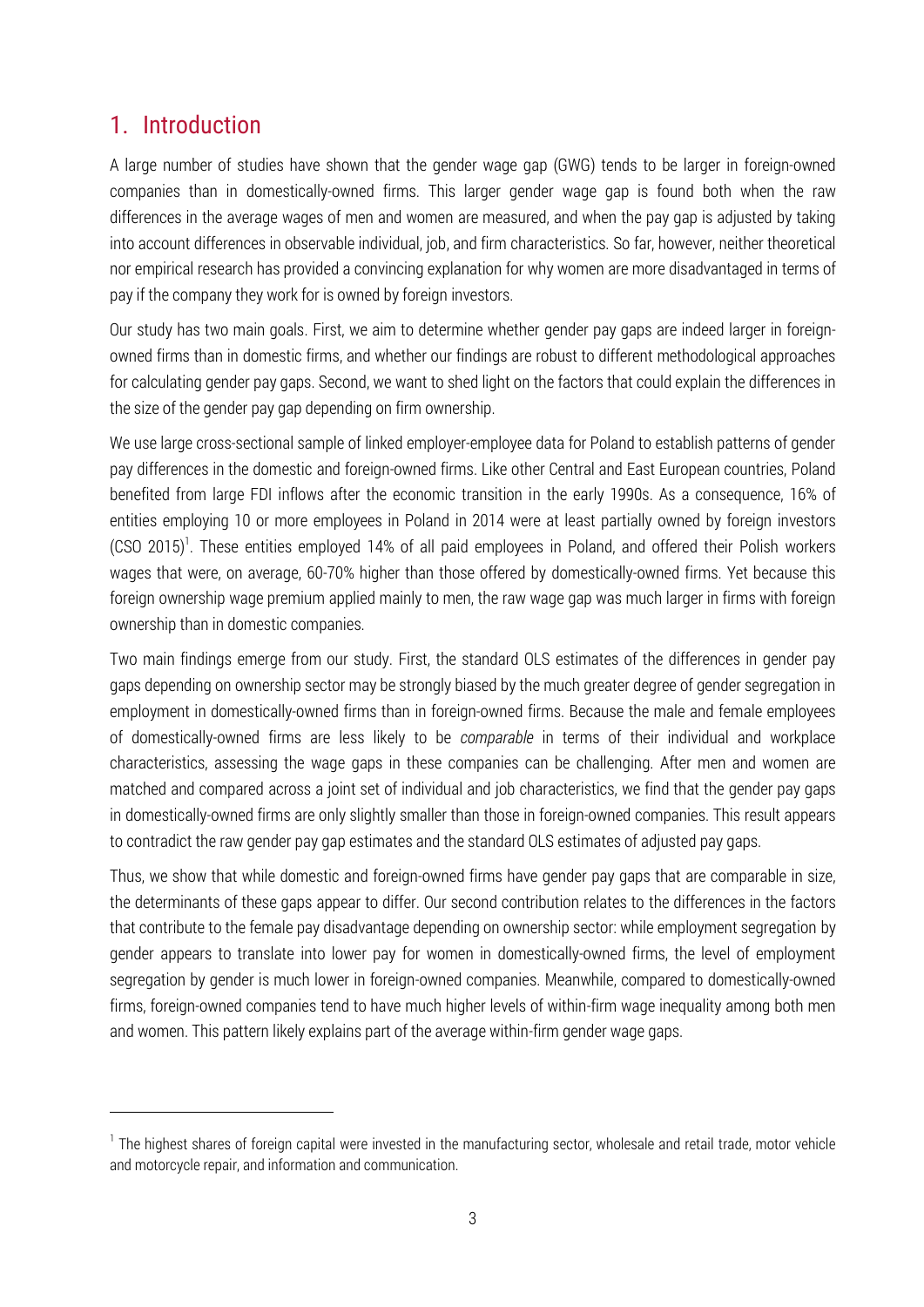This paper is organised as follows. In section 2, we review the relevant literature. In section 3, we present the data we use. We then describe our methodology in section 4, and discuss the results in section 5. Section 6 concludes.

### 2. Firm ownership and gender wage differentials

Economic theory suggests that gender pay gaps should be smaller among foreign-owned companies than among domestically-owned firms. This prediction is based on the assumption that, compared to their domestic counterparts, foreign-owned firms are more likely to operate under highly competitive market conditions, and are thus less likely to discriminate. This assumption is, in turn, based on the personal taste hypothesis, which states that discrimination is costly for employers that are subject to competition (Becker, 1957; Arrow, 1973). These theoretical arguments are further reinforced by the assumption that the weaker product market competition that are enjoyed by domestic companies, and by publicly-owned firms in particular, could create opportunities for higher rents, which may be shared with employees. To the extent that these domestic firms prefer to employ men and to reward them more than women (gender differences in rent sharing have been confirmed by Nekby (2003)), gender wage gaps should be larger in domestic firms than in foreign-owned establishments. Apart from these competition theory considerations, the expectation that gender pay gaps would be smaller in foreign-owned firms is supported by trade theory, which posits that the ability of foreign-owned firms to engage in gender-based pay discrimination is reduced (Black and Brainerd, 2004). Again, this expectation is based on the observation that foreign-owned firms tend to import and export products, whereas domestic companies tend to be oriented towards the domestic market.

The empirical evidence regarding these assumptions is inconclusive: the theoretical link between the (higher) degree of market competition and the (smaller) size of the gender labour market gap has been confirmed by Black and Strahan (2001); Meng (2004); and Zweimüller, Winter-Ebner, and Weichselbaumer (2008). Heyman, Svaleryd, and Vlachos (2013) also partly confirmed this link by finding employment effects, but no wage effects. By contrast, Li & Dong (2011) found that firms that have larger gender wage premia are more likely to operate in industries subject to fierce competition.

There could be other reasons why the gender pay gap tends to be smaller in foreign-owned firms. First, these companies may have firm-level policies regarding childbearing and childcare that result in smaller gender wage differentials. Family-friendly practices in the workplace can help to close the gender pay gap (Felfe, 2012). Foreign-owned firms may be more likely than domestically-owned companies to support both equal pay legislation and family-friendly workplace solutions (Kodama, Javorcik, & Abe, 2018). If highly-educated women are selected into foreign-owned companies because these firms have a flexible approach to work-life balance, the pay gaps in these companies should be smaller. We would presume that these transmission mechanisms are particularly important for Poland, as approximately 90% of all foreign capital that has been invested in Poland came from the EU countries (with the biggest shares coming from the Netherlands (18%), Germany (16%), and France (15%)). We would expect these firms would "import" their pay policies from their home countries, which tend to have much smaller adjusted gender pay gaps than Poland (Christofides 2013). Moreover, the practices of domestic and foreign-owned firms vary significantly in a number of other ways that affect their wage-setting mechanisms, and, thus, their gender pay differentials. For example, the internal labour markets, organisational structures, job ladders and vacancy-based promotions, and standardised wage schedules of these companies tend to differ (Gerber, 2012; Ono 2007).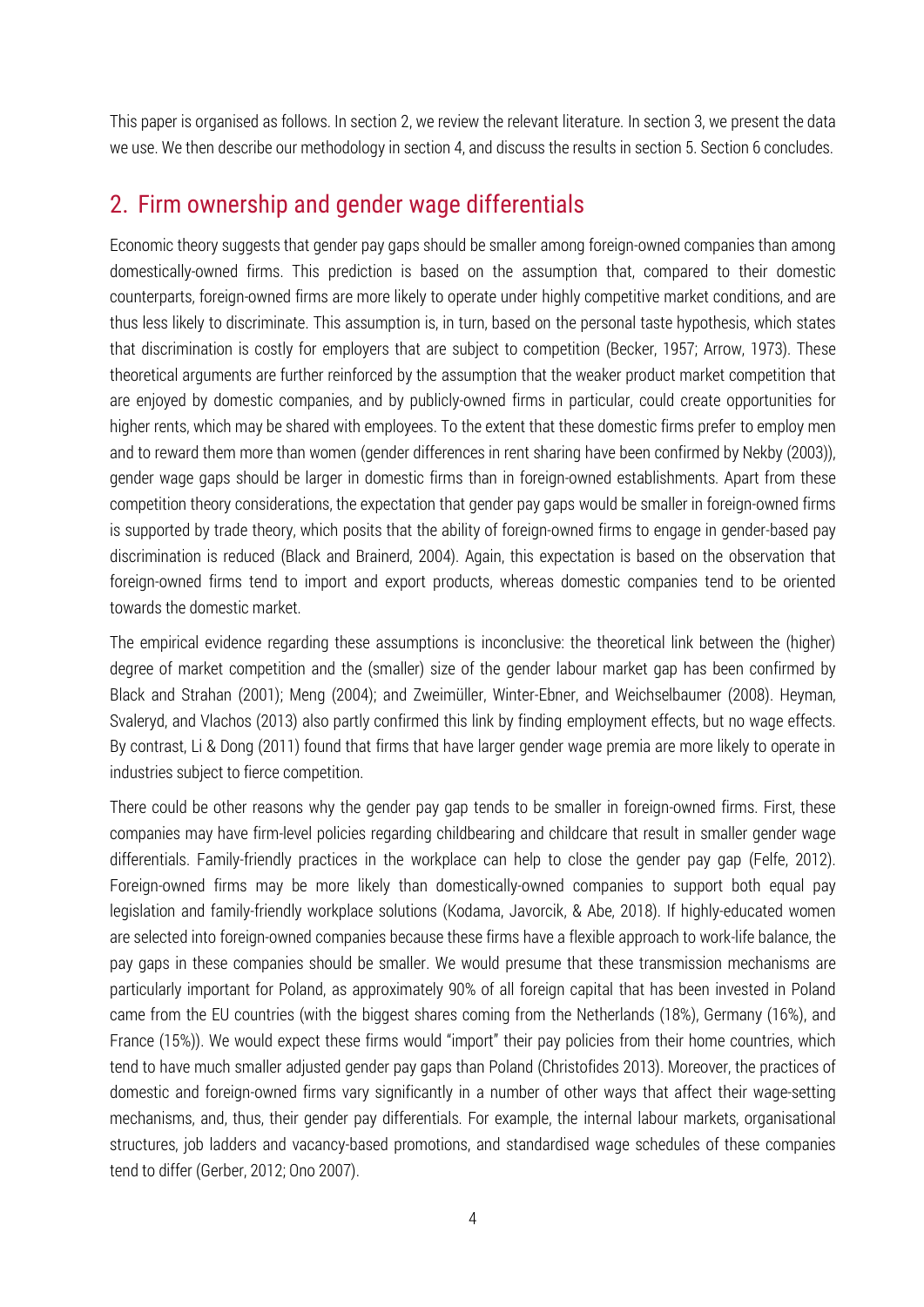However, some authors have argued that gender pay gaps are likely to be especially large in foreign-owned companies because these firms often require employees to work long hours. Such demands tend to benefit men, who are more likely than women to be willing to work long hours and to maintain a flexible schedule (Goldin 2014; Vahter and Masso, 2019). Similarly, Bøler, Javorcik, and Ulltveit-Moe (2018) have suggested that exporting firms may require their workforce to have a greater degree of employer-centred working time flexibility, as employees may need to work with customers in different time zones. Since exporting firms are more likely to be foreignowned than domestically-owned, such demands on workers might also contribute to the observed differences in the gender pay gaps of domestically-owned and foreign-owned workplaces.

The empirical literature that refers explicitly to differences in the gender pay gaps in domestically-owned and foreign-owned firms is limited. It is widely acknowledged that foreign firms usually offer wage premia that have a direct impact on the foreign-domestic pay gap (Conyon et al., 2002; Eriksson and Pytlikova, 2011; Hijzen et al., 2013). These wage premia have been attributed to the technology, capital, and competition externalities of multinational companies (Bandick 2011, Conyon et al. 2002, Chen, Ge, & Lai, 2011). However, it is less obvious whether (and, if so, why) these foreign-ownership wage premia are higher or lower for men than for women; and, thus, whether the gender pay gap is increased or decreased by FDI inflows and ownership structure. Most of the previous research that addressed these questions investigated conditions in China from a microeconomic perspective. Many of these studies found that wage premia are indeed higher for men than for women in the foreign-owned sector, and that the gender pay gaps are therefore larger in foreign-owned firms than in domestically-owned companies (Maurer-Fazio et al., 1999; Liu et al., 2000; Maurer-Fazio & Hughes, 2002; Rickne, 2012). Chen et al. (2013) argued that the more pronounced differences in the earnings of men and women in foreign-owned firms reflect larger productivity gaps between men and women, and not discrimination. It should, however, be noted that their study measured gender pay differences as the association between a firm's female employment share and average wages at the firm level. The patterns of gender pay gaps may also change over time. Again for China, Braunstein and Brenner (2007) found that while the FDI benefited the wages of women more than those of men in the mid-1990s, this pattern reversed in the early 2000s. It is also worth emphasising that the mechanisms that operate in a developing country might not be present in a more advanced context, where the FDI inflow may not translate into more women entering the labour market or attaining higher levels of education (Seguino & Grown, 2006). Seguino (2000) found a positive correlation between total FDI and the gender wage gap in Taiwan, but no similar relationship in Korea. Oostendorp (2009) showed that gender wage gaps decrease with trade and FDI inflows, although these findings applied to richer countries only. Friedman et al. (2011) reported for Chile that a higher degree of FDI openness is associated with smaller gender pay gaps. To the best of our knowledge, there is little evidence regarding this relationship for European countries. The main exceptions are Zulfiu-Alili (2014), who found that gender wage gaps are larger in foreign-owned firms than in domestically-owned companies in Macedonia; and Vahter and Maaso (2019), who observed a similar pattern in Estonia.

We add to the studies on the association between gender pay gaps and firm ownership by linking our research to two other distinct strands of literature: namely, to studies on gender occupational segregation and on within-firm wage inequality.

There is a large body of literature on the segregation of women into specific low-paid occupations, industries, and companies (Bayard et al. 2003, Reilly & Wirjanto, 1999). This pattern of segregation explains a sizeable fraction of the gender wage gap (as much as one-half, Blau & Kahn 2017), and is more likely to reflect wage discrimination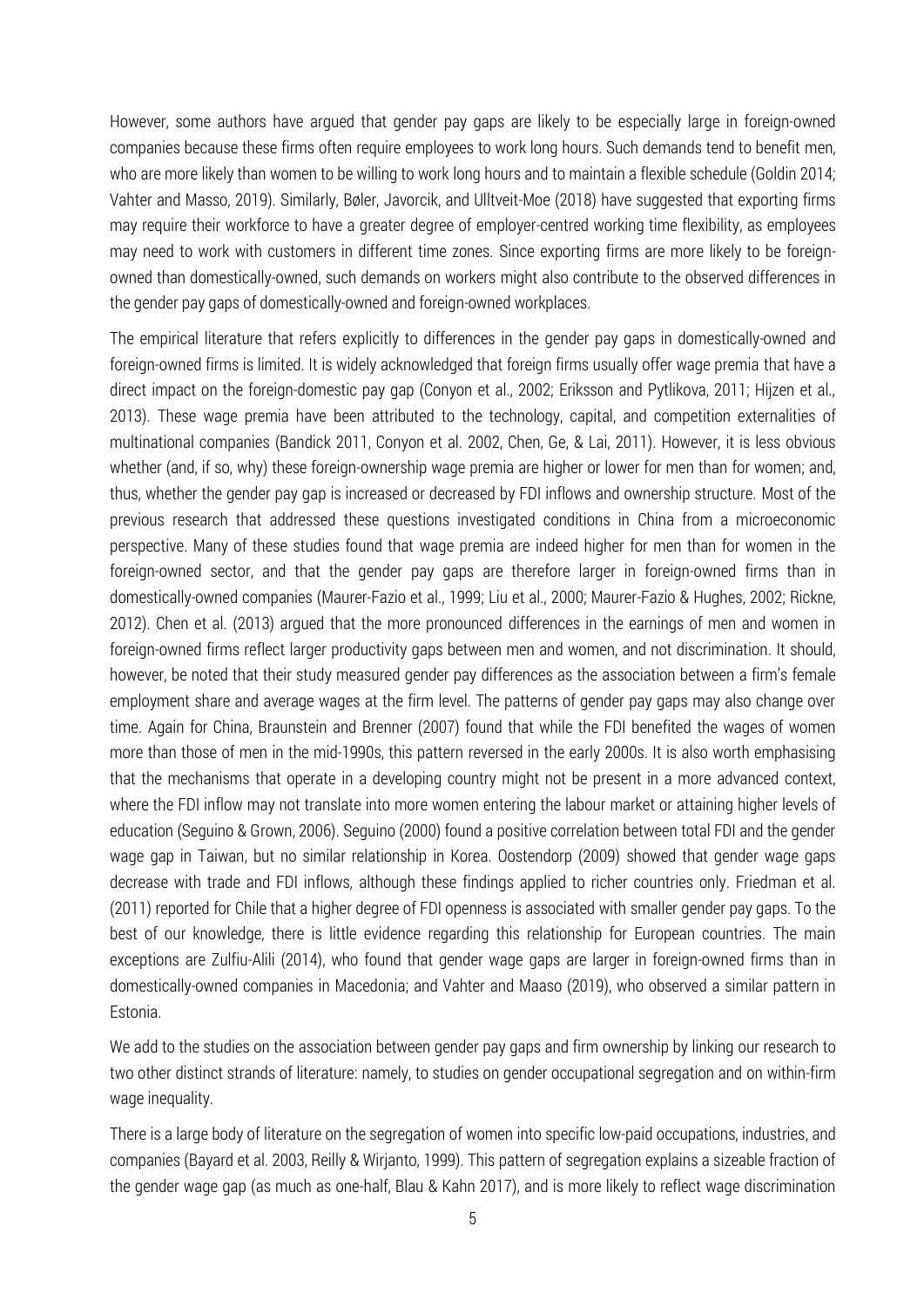than differences in job and personal characteristics. It is important to note that occupational segregation by gender may already reflect labour market discrimination against women (in employment rather than wages). Recent studies on sex segregation in employment have emphasised the potential roles played by monopsony in the labour market and the lower labour supply elasticities of women than of men (Hirsch et al. 2014).

We also link our study to the emerging literature on firm-level determinants of wage inequality. Several authors have recently documented the growing contributions of establishment effects to the widening of wage distributions (Antonczyk et al. 2010; Barth et al. 2016, Card et al. 2013, Card et al. 2018; Handwerker et al. 2016). In one of the few studies that included the gender dimension of the establishment's role in shaping wage inequality, Card et al. (2016) found that both sorting across firms (i.e., women's higher probability of working at firms that pay low wages) and differences in within-firm bargaining (i.e., women receiving less of the wage premium than men) contribute to the gender wage gap. We aim to add to this literature by showing that the ownership status is another firm characteristic that is likely to have an impact on the shape and the gender dimension of the wage distribution.

To the best of our knowledge, there are no existing studies that have directly investigated differences in gender segregation patterns between domestic and foreign-owned firms, or differences in the within-firm wage bargaining strategies of men and women depending on firm ownership. We believe, however, that these two issues are relevant for the purposes of our study, and hope that our analysis will uncover new factors (or a combination of existing explanations) that can help explain why gender wage gaps exist, and how they vary across workers and firms.

## 3. Data and descriptive statistics

We use data from the Structure of Wages and Salaries by Occupations (SWSO) survey conducted by Statistics Poland in 2008, 2010, 2012, and 2014. The SWSO is a large, linked employer-employee dataset that covers organisations employing 10 or more employees, and that provides information on both the yearly and the monthly (during the reference month of October) earnings of individuals. The dataset also contains information on the number of normal and overtime hours employees have worked, and on a range of individual characteristics (e.g., gender, age, education, occupation, experience, tenure) and firm characteristics (e.g., NACE, type of ownership (public/private and domestic/foreign ownership), firm size, coverage by collective pay agreement and firm size). Because we are interested in comparing the gender wage gaps in domestically-owned and foreign-owned firms in the private sector, we restrict our sample to companies with one ownership type only (i.e., we exclude firms with mixed ownership). The sample size varies from 278,032 individual observations in 2010 to 343,143 individual observations in 2014. The total number of observations in a pooled sample of the years 2008, 2010, 2012, and 2014 is 1,230,945. We use sample weights that reflect the survey's two-stage sampling procedure (at the firm and the worker level). We calculate gender pay gaps using data on hourly wages, which we compute as the sum of the yearly salary and the yearly honorarium, divided by the number of hours worked yearly. We include in the salary any compensation from overtime, awards, or statutory bonuses.

Foreign-owned firms account for 14.3% of all of the firms in our data, and employ 30% of all of the workers in the sample. Clearly, there are differences in the structure of the workforce depending on ownership type (Table 1 and Appendix A1). Women constitute a minority of the workforce in both the foreign-owned and the domesticallyowned companies, though their share is slightly higher in the foreign-owned companies. Employees of the foreign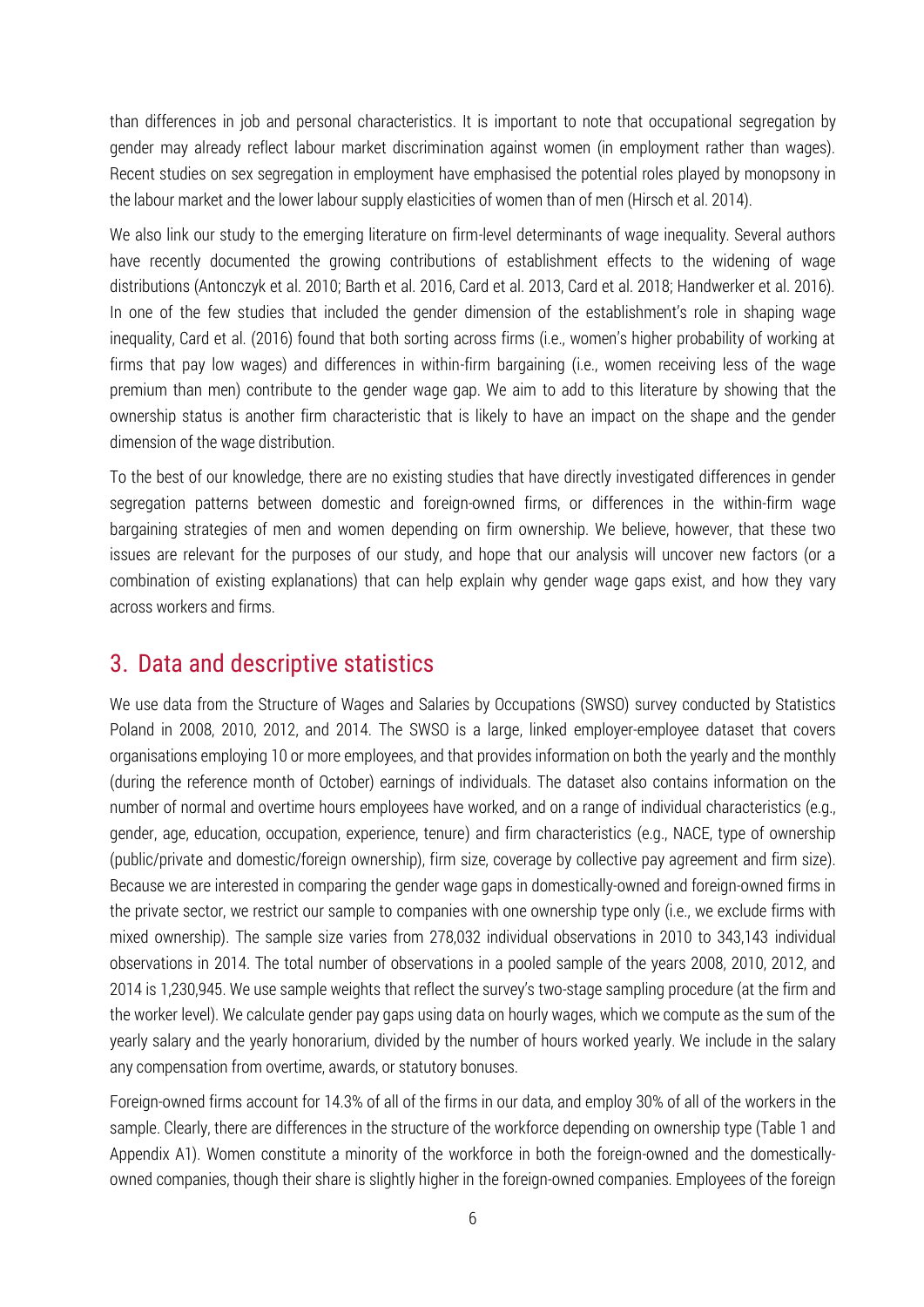firms are, on average, three years younger and better educated than those of the domestic firms. While the shares of workers with primary and secondary education are similar, there are striking differences by ownership type in the shares of workers with basic vocational education (12 p.p. more in domestic companies in 2014) and tertiary education share (15 p.p. more in foreign firms). Although the share of workers with tertiary education employed in domestically-owned firms has increased over time (Appendix A1), the gap between the two ownership types is still large.

|                                                               | domestic | foreign        |
|---------------------------------------------------------------|----------|----------------|
| female (share)                                                | 40%      | 43%            |
| age (average)                                                 | 40       | 37             |
| primary education (share)                                     | 7%       | 7%             |
| Basic vocational education (share)                            | 30%      | 18%            |
| secondary education (share)                                   | 38%      | 36%            |
| tertiary education (share)                                    | 24%      | 39%            |
| job experience (average)                                      | 16       | 13             |
| tenure (average)                                              | 8        | $\overline{7}$ |
| firm size (average)                                           | 334      | 1136           |
| Fixed-term contracts (share)                                  | 39%      | 28%            |
| collective agreements<br>(both firm-level and industry-level) | 38%      | 34%            |
| Men, average hourly wage (PLN)                                | 17.04    | 30.00          |
| Women, average hourly wage (PLN)                              | 14.99    | 22.06          |
| Number of observations                                        | 222,203  | 120,940        |

#### Table 1. Descriptive statistics of selected variables, 2014

*Notes: For descriptive statistics for the years 2008, 2010, and 2012, see Appendix A1. Wages expressed in PLN, 2008 value, deflated with the CPI.* 

*Source: Own calculations based on the Structure of Wages and Salaries by Occupations 2014 data.*

Compared to their counterparts who work for domestic firms, employees who work for foreign establishments are less likely to be employed on fixed-term contracts, and they are more likely to work for a large organisation. Thus, in 2014, men who were working for foreign-owned companies earned on average 76% more than men who were working for domestically-owned firms. Among women, the corresponding difference was 47%. Furthermore, in both sectors, the distribution of female wages is shifted to the left of the male distribution, but this shift is greater in the foreign sector. Thus, the Polish data seem to confirm findings for other countries indicating that gender wage inequalities are larger in foreign-owned than in domestically-owned companies.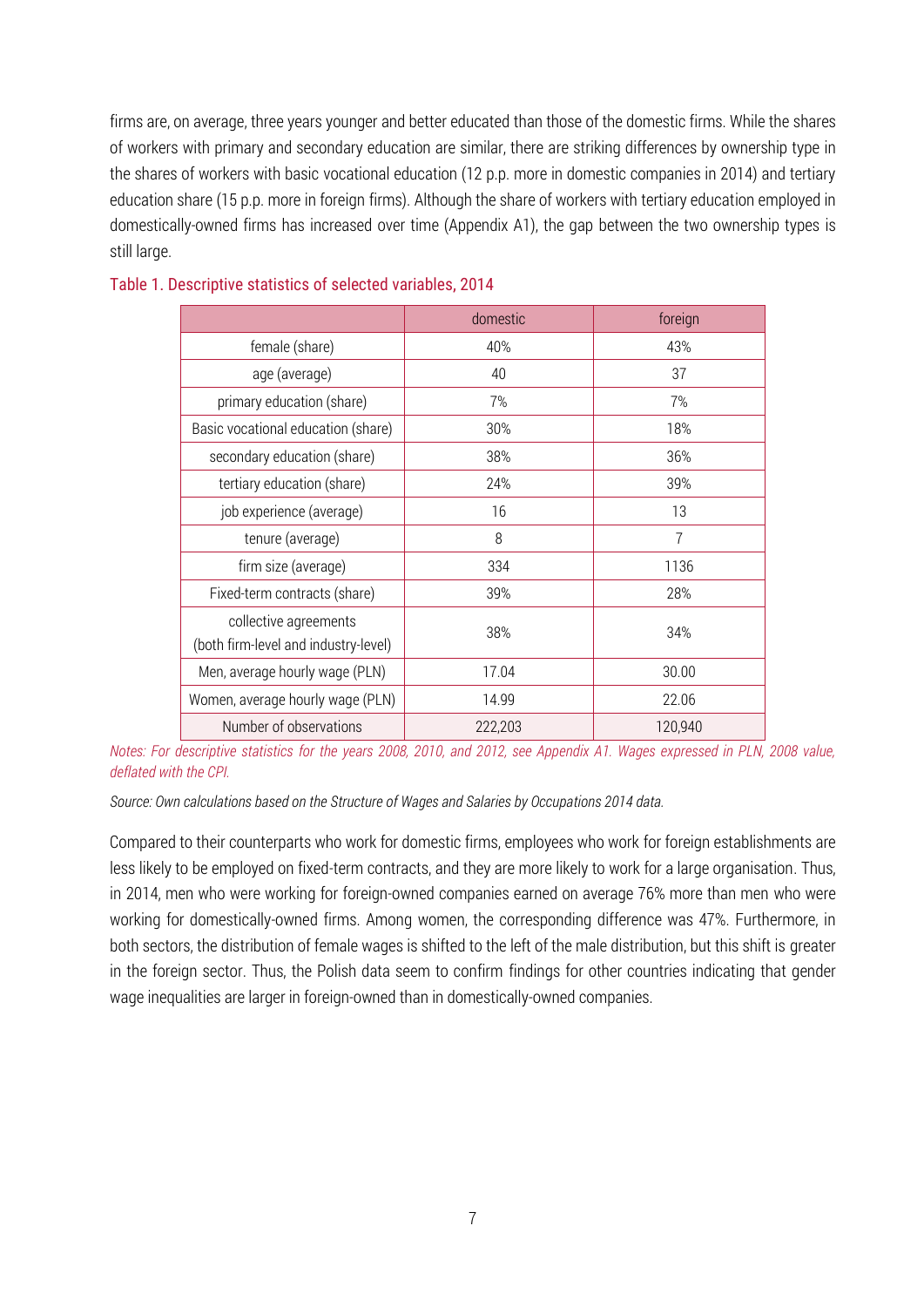

Figure 1. Men's and women's distribution of log wages in foreign- and domestically-owned firms

#### *Notes: Wages expressed in PLN, 2008 value, deflated with the CPI.*

*Source: Own calculations based on the Structure of Wages and Salaries by Occupations 2008, 2010, 2012, and 2014 data.* 

### 4. Research methodology

In the first step, we calculate the raw gender wage gaps; that is, the simple difference in the average hourly wages of men and women, expressed as the percentage of men's wages. We do so separately for the two types of firm ownership: domestic and foreign. Then, to obtain adjusted gender wage gaps, we use a traditional Mincer wage regression with the logarithm of the hourly wage as a dependent variable. We estimate it using OLS. Our basic model contains a set of standard control variables, including gender and the type of ownership (domestic or foreign); as well as individual-level characteristics (age, education, experience, and tenure), job-level characteristics (occupation, type of job contract, and part-time/full-time position), and firm-level characteristics (firm size, NACE sector, collective bargaining coverage, and a set of co-worker characteristics that allow us to better capture firm heterogeneity). We also include an interaction term between gender (female) and type of ownership (foreign). To enable us to compare the OLS model and the Ñopo decomposition (see below), we have built a second OLS model with a restricted set of covariates. In this model, we exclude tenure, collective bargaining, and some of the co-worker characteristics (for a detailed list of variables, see Table A2 in the Appendix). In all of our models, we cluster standard errors at the firm level.

The second part of our analysis is based on a new and different approach to estimating gender wage gaps that was introduced by Ñopo (2008). This approach is a non-parametric method that is based on a matching algorithm. Its main advantage is that it allows us to capture gender differences in the common support; that is, between the men and women for whom at least one "statistical twin" (based on the observable characteristics) could be found in the sample. The Ñopo decomposition also provides information about the distribution of the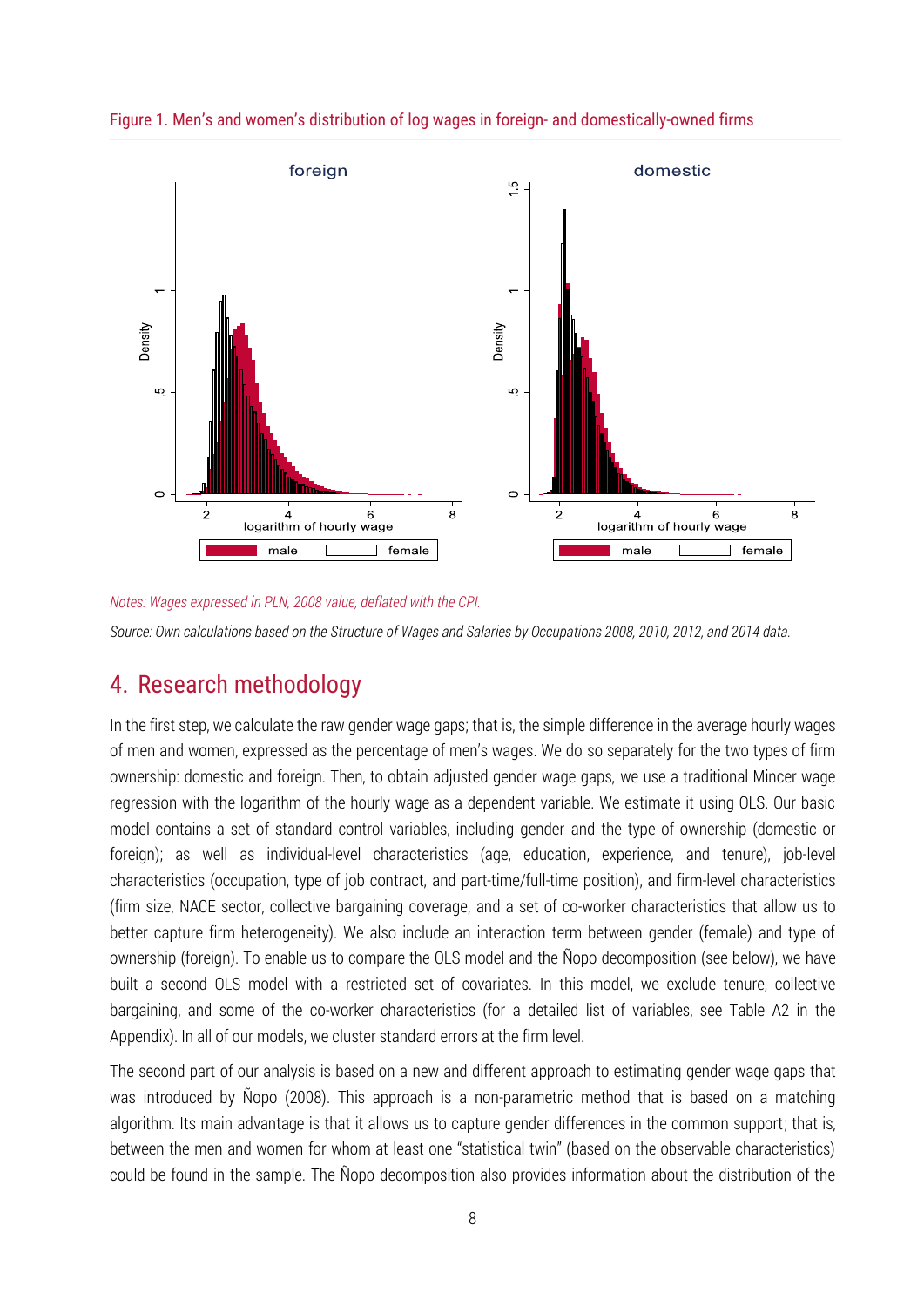differences in the wages of men and women that remain unexplained by the characteristics of comparable male and female individuals. It has been successfully applied to studies of the wage gap by, for example, Görzig, Gornig, and Werwatz (2005); Nicodemo and Ramos (2012); Ñopo, Daza, and Ramos (2012); and Anspal (2015).

Following the Ñopo procedure, we calculate the average differences in the hourly wages of men and women in domestically-owned and foreign-owned firms (separately), and then decompose this average wage gap into four main components. Denoting the gender wage gap in sector  $j$  – the average difference in wages between men and women  $-$  by  $\Delta_j$ , we decompose the gap as:

 $\Delta_j = \Delta_{X_i} + \Delta_{O_i} + \Delta_{M_i} + \Delta_{F_i},$ 

where the specific components take the form of:<sup>23</sup>

$$
\Delta_X = E_{F, matched}[Y|F] - E_{M,matched}[Y|F]
$$

$$
\Delta_O = E_{M, matched}[Y|F] - E_{M, matched}[Y|M]
$$

$$
\Delta_M = \mu^M(E_{M, matched}[Y|M] - E_{M,unmatched}[Y|M])
$$

$$
\Delta_F = \mu^F(E_{F,unmatched}[Y|F] - E_{F, matched}[Y|F])
$$

,

and  $E[Y]$ . I denotes the expected value of earnings Y conditional on being male (M) or female (F), calculated for a subsample given in the subscript; i.e., matched (being in the common support) or unmatched, males or females.  $\mu^M$  and  $\mu^F$ denote the probability of men and women, respectively, not being matched. The first component  $\Delta_x$  thus reflects the part of the wage gap that can be explained by the differences in the distribution of the observable characteristics of comparable men and women; i.e., those individuals who are in the common support. In contrast,  $\Delta_0$  stands for the "unexplained" part of the wage gap; that is, the part that cannot be attributed to the differences in the characteristics of men and women over the common support. This part of the gap is usually attributed to unobservable characteristics (that determine earnings), which may also include discrimination. The last two components,  $\Delta_M$  and  $\Delta_F$ , capture the gender-specific gap between individuals who are in and out of the common support. The two components are computed as the difference between the expected wages of men/women out of the common support and the expected wages of men/women in the common support, weighted by the probability measure (under the distribution of the characteristics of males/females) of the set of characteristics that females/males do not have. For example,  $\Delta_F$  captures the part of the gap that would disappear if there were no women with the combination of characteristics *X* that remain unmatched by men; or, in other words, if every woman had at least one combination of the set of characteristics that men have. The gap would also disappear if all unmatched females were paid, on average, the same as all matched females.

<u>.</u>

 $2^2$  For simplicity, in the formulas that follow we omit the subscript *j*.

 $^3$  The formulas presented here differ from those in the original Ñopo (2008) article because, in order to be consistent with our GWG estimations derived using OLS, we calculate  $\Delta = E[Y|F] - E[Y|M]$  instead of  $\Delta = E[Y|M] - E[Y|F]$ . Put differently, throughout the paper we express the GWG as a percentage of male wages. When applying the Ñopo procedure, we thus compare every male's wages to the average wages of all matching females; i.e., we resample without replacement for males, and with replacement for females.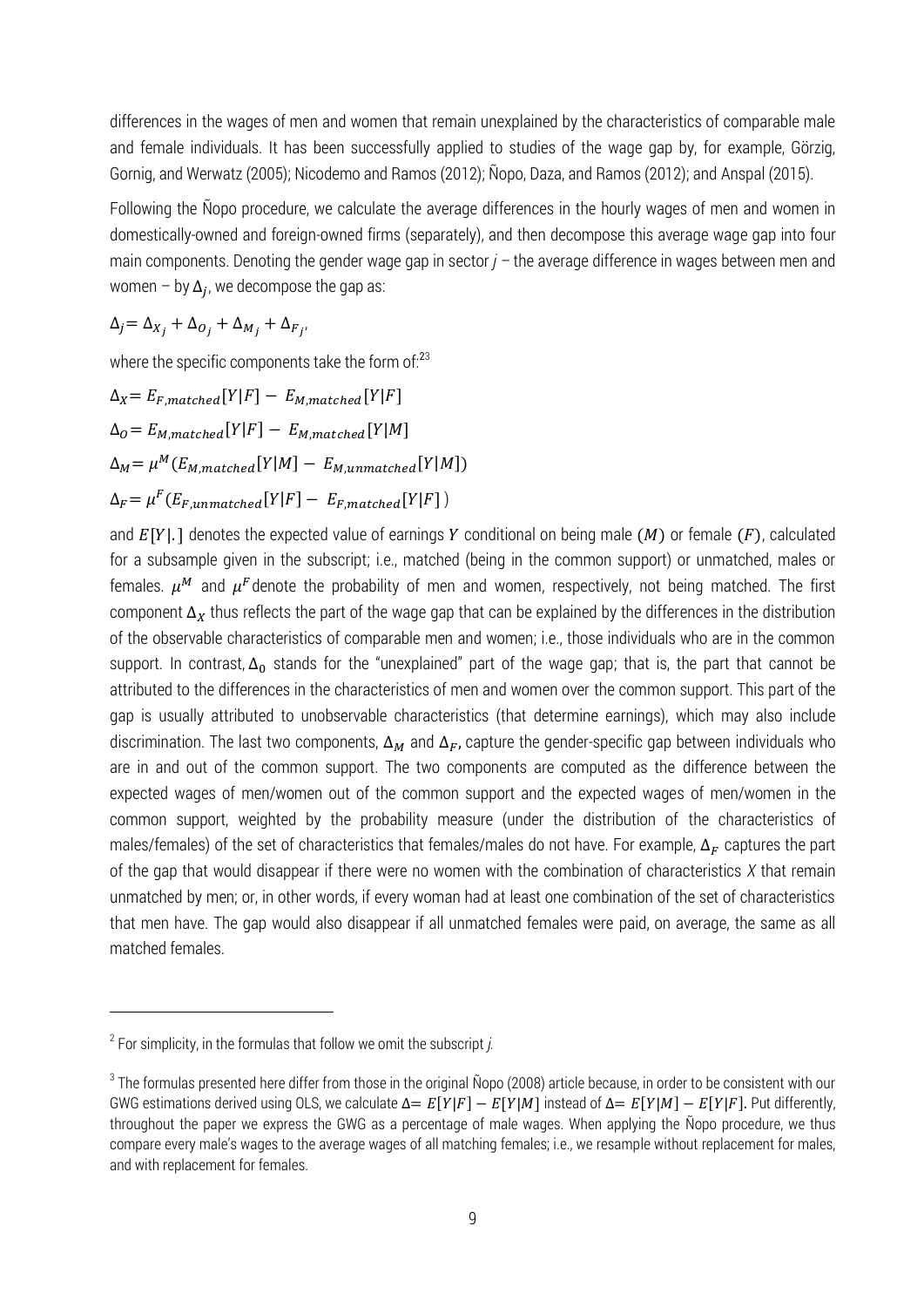The characteristics over which matching is performed correspond to the covariates we used in the Mincer wage regression, with previously continuous variables now being categorised. Thus, we include age (divided into five groups), education (four levels), experience (three groups), occupation (at the ISCO 1 level), firm size (three groups), a full-time/part-time indicator, type of job contract (permanent/fixed), NACE sector and type of firm ownership (domestic or foreign), share of female workers in a given firm (three levels: less than 20%, 20-60%, more than 60%), as well as a year dummy.

In the third part of our analysis, we investigate the issue of gender segregation in employment, which could explain the inter-sectoral differences in the GWG levels. Thus, we first calculate the Duncan dissimilarity index (Duncan & Duncan, 1955) with a formula that takes the following form:

$$
D = \frac{1}{2} \sum_{i=1}^{N} \left| \frac{m_i}{M} - \frac{f_i}{F} \right|,
$$

where M and F denote total male and female population, respectively; and  $m_i$  and  $f_i$  denote the population of males or females in the  $i<sup>th</sup>$  category (i.e., occupation, occupation x education, occupation x education x age group, etc.).  $N$  is the total number of analysed categories. We calculate the index separately for domestic and foreign firms. Second, we define a "job" variable as an intersection of NACE (18 categories), occupation (nine categories), and firm size (three categories); and investigate the correlation between the share of women and the average male wage in a given job. To do so, we use both Pearson's correlation coefficient and OLS regression. Third, we determine which jobs are low-paid based on whether a job's mean male wage is equal to or below 80% of the median of all mean male wages (per job). We then apply a logistic regression in order to model the probability of women sorting into low-paid jobs.

Finally, to address the issue of within-firm and between-firm wage inequality in domestically- and foreign-owned firms (cf. Barth et al. 2016), we decompose the variance of residual wages (net out the influence of the differences in individual-level and firm-level characteristics, as in Model 2 in Table A2 in the Appendix), separately for men and women in domestically- and foreign-owned companies:

$$
Var(X_{ij}) = Var(\text{within}) + Var(\text{between}) = Var\left(X_{ij} - X_j\right) + Var(X_j)
$$

where, in our case,  $X_{ij}$  is the logarithm of the residual wage of individual  $i$  in the establishment  $j$ , and  $X_j$  denotes the weighted mean residual wage of all individuals in establishment *j*. We calculate the total variance of residual wages and between-firm variance, and derive the within-firm variance as the difference between the two.

### 5. Results

The raw gender wage gaps in Poland differ in size depending on whether individuals work in companies that are domestically- or foreign-owned. We define "raw gender wage gap" as the difference in the average wages of men and women, expressed as the percentage of men's wages. We calculate the raw GWG separately for workers in domestically- and foreign-owned firms, and conclude that although women have lower wages than men in both sectors, the raw gender wage gap is twice as large in the foreign-owned firms as it is in the domestically-owned firms (27.3% and 13.6%, respectively, Table 2).

Table 2. Raw and OLS adjusted gender wage gaps in domestically- and foreign-owned firms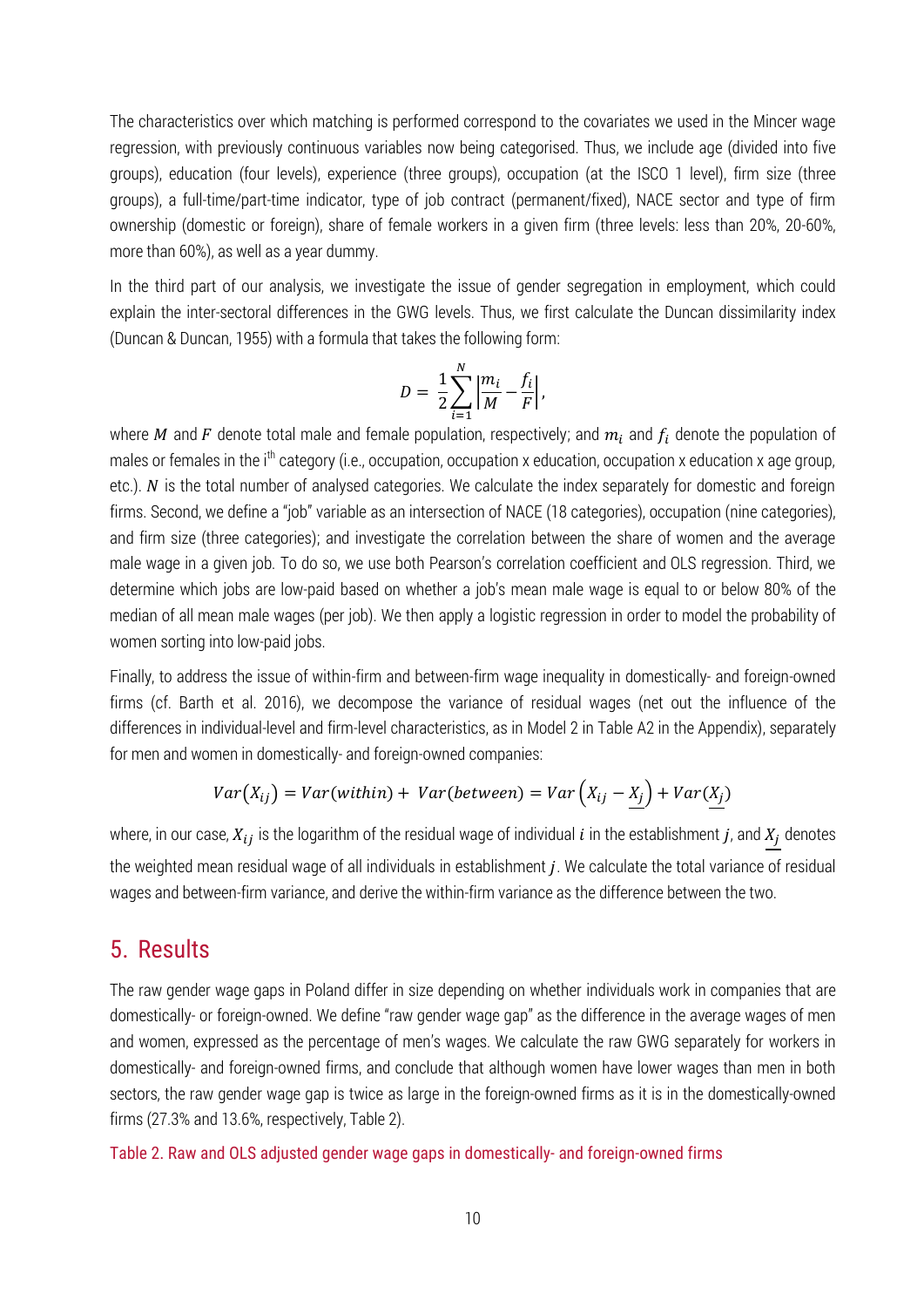| Ownership | Raw GWG | <b>Adjusted GWG</b><br>(restricted set of explanatory<br>variables) | <b>Adjusted GWG</b><br>(full set of explanatory<br>variables) |
|-----------|---------|---------------------------------------------------------------------|---------------------------------------------------------------|
| domestic  | 13.6%   | 12.1%                                                               | 12.3%                                                         |
| foreign   | 27.3%   | 23.3%                                                               | 19.3%                                                         |

*Notes: The full set of estimates of adjusted wage gaps is available in Appendix, Table A2: Model 1 for a restricted set of explanatory variables and Model 3 for the full set.*

*Source: Own calculations based on the Structure of Wages and Salaries by Occupations 2008, 2010, 2012, and 2014 data.* 

As we explained in the introduction, the raw GWG is not the most suitable measure of gender wage inequality. While the size of the gender pay gap varies substantially across sectors, this pattern may be explained in part by differences in the composition of male and female workers in domestically- and foreign-owned firms. To eliminate this effect, we calculate the GWG adjusted for the characteristics of workers, jobs, and firms. In the first step, we use a standard OLS regression, as discussed in the methodology section. We consider two sets of explanatory variables: a full set and a restricted set. The restricted set will allow us to compare the results with those from the Ñopo decomposition, which we will perform in the next step. Regardless of which set is chosen, we find that the adjusted GWGs are smaller than the raw GWGs, and that the differences in the sizes of the GWG by firm ownership type persist: the adjusted GWGs are around 12% in the domestically-owned firms, and are between 19% and 23% in the foreign-owned companies (Table 2). These findings tell us two things. First, differences in the individual, job, and firm characteristics of men and women explain a portion of the raw gap. Second, even after differences in workers' characteristics are accounted for, the GWG is much larger in the foreign-owned sector than in the domestic sector. This result is in line with the large discrepancy in raw mean wages observed between the two ownership sectors. Interestingly, we find that adjusting the GWG for worker, job, and firm characteristics matters significantly for the foreign sector, as it reduces the gap; but it is not very important for the domestic sector. While we suspect that the nature of the GWG and the mechanisms that underlie it differ between the two sectors, we are unable to explore these potential factors using the OLS methodology. In particular, we consider it likely that the differences between the two sectors in the size of the GWG stem from unobservable differences among workers, and from the failure of the OLS to capture gender segregation into different types of jobs.

As we are unable to deal with the unobserved heterogeneity with our data (although we try to minimise it using a set of co-worker characteristics), we re-run our analysis of the gender pay gaps using the Ñopo methodology presented in the previous section. Compared to the OLS, this approach allows us to better control for the possibility that women and men do not have the same *sets* of observable characteristics, and that the shares of men and women in the common support are different in the foreign-owned firms than in the domestically-owned companies.

| Table 3. Gender wage gaps in domestically- and foreign-owned firms, adjusted for firm and worker |  |  |  |
|--------------------------------------------------------------------------------------------------|--|--|--|
| characteristics: summary of the Nopo decomposition results                                       |  |  |  |

|          | Gender wage gap | Percentage of matched women | Percentage of matched men |
|----------|-----------------|-----------------------------|---------------------------|
| domestic | 16.8%           | 79.8%                       | 62.5%                     |
| foreign  | 18.5%           | 84.7%                       | 75.5%                     |

*Source: Own calculations based on the Structure of Wages and Salaries by Occupations 2008, 2010, 2012, and 2014 data.*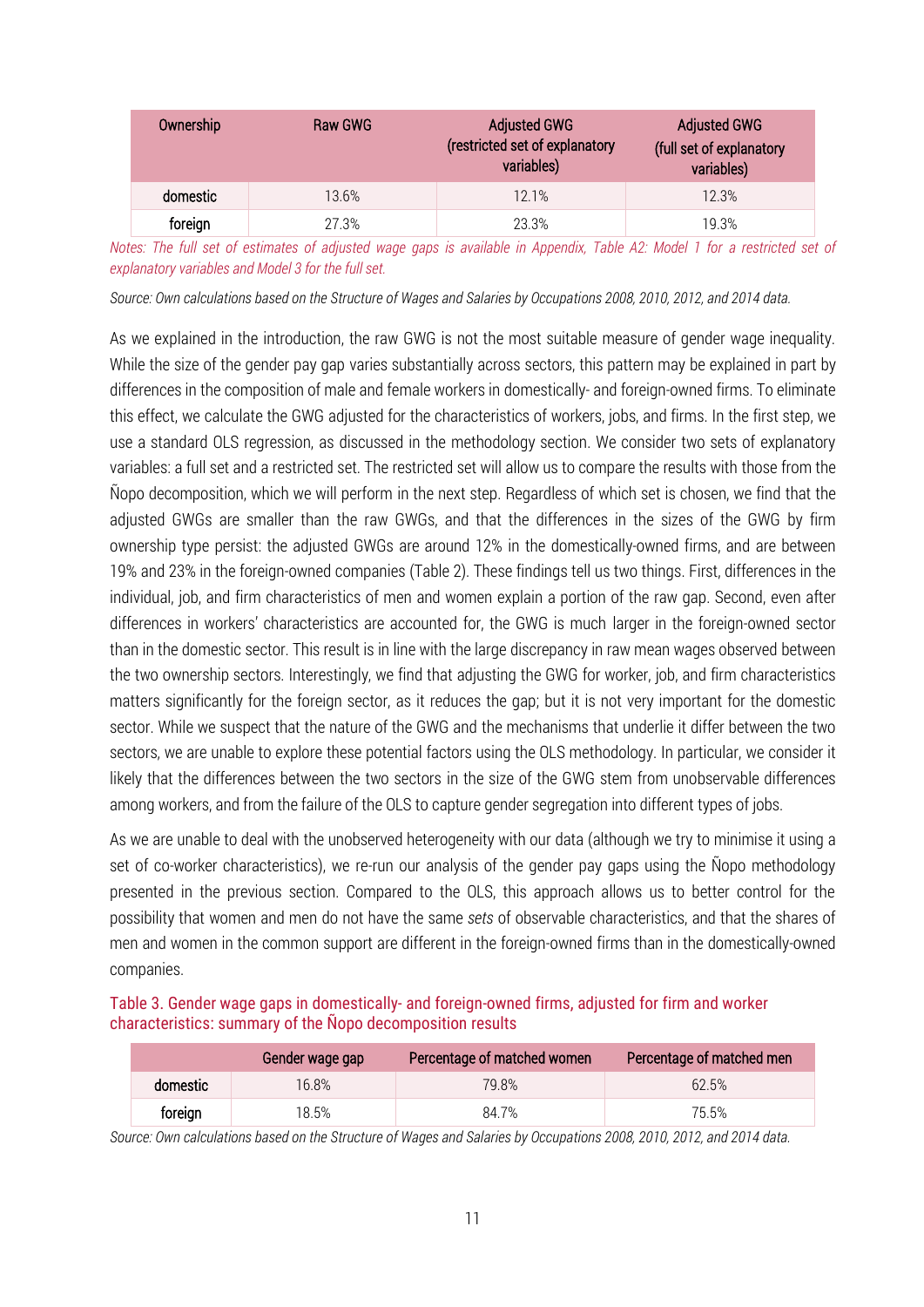The results of the Ñopo estimates are presented in Table 3. Once workers are matched over the common support, the differences in the size of the GWG between the domestic and the foreign-owned sectors are considerably smaller, amounting to less than two percentage points. Interestingly, this smaller sectoral difference is driven mainly by a large increase in the estimated size of the gender pay gap in the domestic sector. All in all, it turns out that the size of the gender pay gap is only slightly larger in the foreign-owned sector than in the domestic sector. This finding seems to contradict the raw pay gap results and the OLS estimates. Moreover, it appears that men and women are less likely to be "similar" in domestically-owned companies than in foreign-owned firms. This assumption is confirmed by the summary of the matching results, which is presented in columns 3 and 4 of Table 3. While 85% of women and 76% of men in the foreign-owned sector had a "twin" observation in the dataset, these shares were significantly lower in the domestically-owned firms.

Which estimates should we trust? The differences in the average size of the gender pay gap between the domestic and the foreign sectors depending on the estimation methodology used (OLS versus matching-based Ñopo decomposition) and the varying degrees of "twin" matching in the two sectors suggest that levels of gender segregation differ between the domestically- and foreign-owned firms. If that is the case, it is likely that the matching-based methodology better reflects the differences in the size of the gender pay gap between the two sectors than the OLS methodology. For this reason, we will focus on the issue of gender segregation in domestically- and foreign-owned firms in the next part of our analysis.

To determine whether there are different degrees of gender segregation in the domestic and the foreign-owned firms, we calculate the Duncan dissimilarity index (Duncan & Duncan, 1955; see Methodology section). The value of the Duncan index (when multiplied by 100) may be interpreted as the percentage of the labour force who would have to change occupation in order to bring about a perfect correspondence between the share of females within each occupation and the overall share of female workers. The results, presented in Table 4, provide evidence of a higher degree of worker dissimilarity by gender in the domestic sector than in the foreign sector. This observation holds regardless of the combination of individual, job, and firm characteristics we take into account<sup>4</sup>. Therefore, we conclude that the strategy of comparing gender pay gaps in domestically-owned and foreign-owned firms using Ñopo matching methods is preferable to OLS estimates.

 $\overline{a}$ 

<sup>&</sup>lt;sup>4</sup> It is also robust to the unequal number of non-empty intersections of categories in the two sectors of ownership. Since the foreign sector is, in general, less numerous in our sample than the domestic sector, the more variables we add to the dissimilarity index, the more empty intersections appear in the foreign sector. Therefore, the number of intersections taken into account while calculating the index separately for the two types of ownership differs. This could bias the results downwards for the foreign sector or upwards for the domestic sector, thus making them no longer comparable. However, when we restrict our sample to only the intersections that are present in both types of ownership, the results hold: they only differ for the last row of the table, which shows that the index for domestic ownership is equal to 0.49.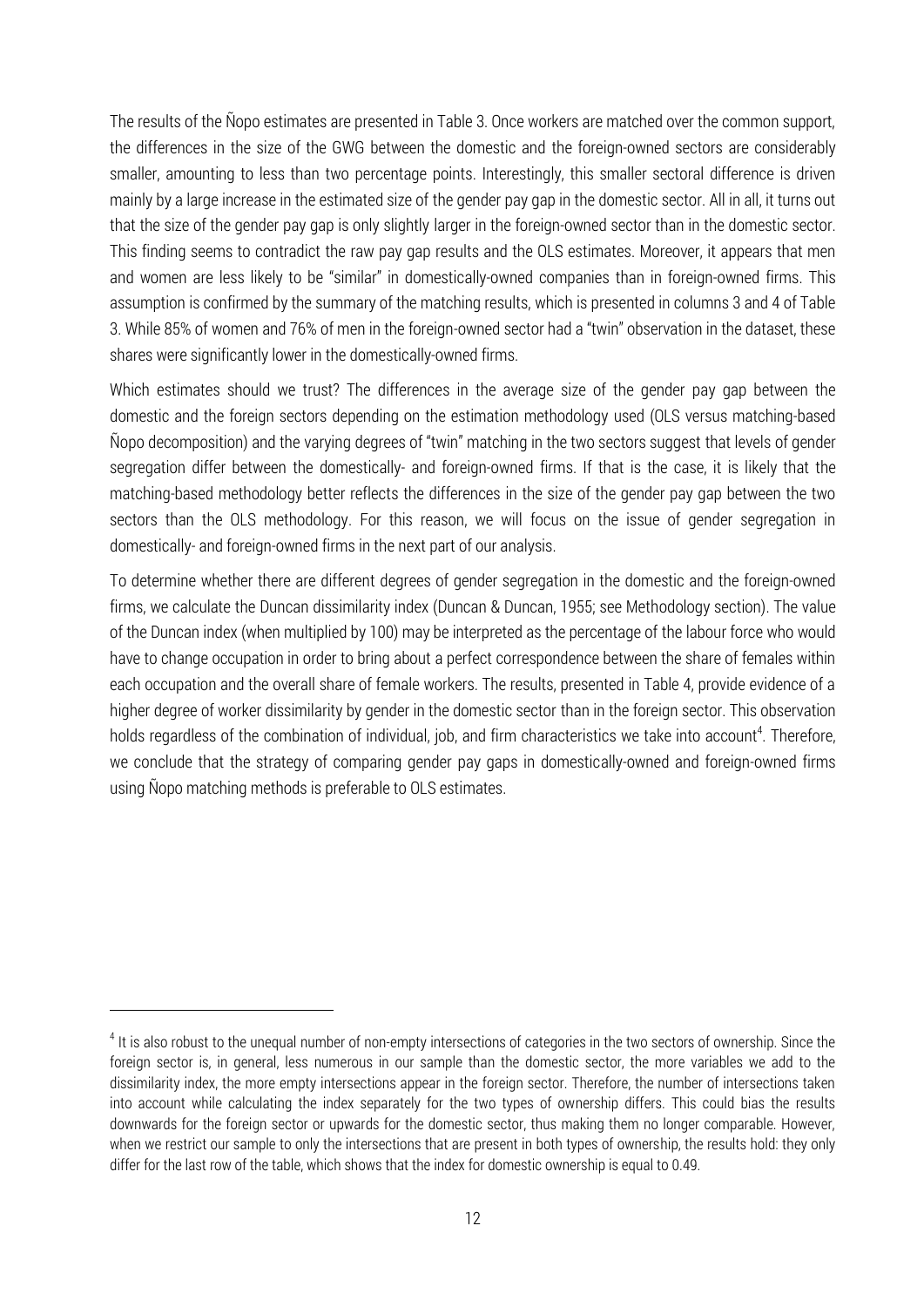| Duncan dissimilarity<br>index |         | Included variables           |                             |                             |                                    |                       |                                          |                                   |                                    |
|-------------------------------|---------|------------------------------|-----------------------------|-----------------------------|------------------------------------|-----------------------|------------------------------------------|-----------------------------------|------------------------------------|
| domestic                      | foreign | occupation<br>(9 categories) | education<br>(4 categories) | age group<br>(5 categories) | fixed term<br>contract<br>(binary) | part-time<br>(binary) | years of<br>experience<br>(3 categories) | firm's size<br>(3)<br>categories) | <b>NACE</b><br>(18)<br>categories) |
| 0.36                          | 0.20    | Χ                            |                             |                             |                                    |                       |                                          |                                   |                                    |
| 0.38                          | 0.23    | X                            | X                           |                             |                                    |                       |                                          |                                   |                                    |
| 0.40                          | 0.25    | X                            | X                           | Χ                           |                                    |                       |                                          |                                   |                                    |
| 0.40                          | 0.26    | Χ                            | X                           | Χ                           | χ                                  |                       |                                          |                                   |                                    |
| 0.41                          | 0.27    | Χ                            | $\chi$                      | $\chi$                      | Χ                                  | Χ                     |                                          |                                   |                                    |
| 0.41                          | 0.27    | Χ                            | $\chi$                      | $\chi$                      | Χ                                  | Χ                     | Χ                                        |                                   |                                    |
| 0.42                          | 0.29    | Χ                            | Χ                           | Χ                           | Χ                                  | Χ                     | Χ                                        | Χ                                 |                                    |
| 0.51                          | 0.37    | Χ                            | Χ                           | $\chi$                      | χ                                  | Χ                     | Χ                                        | χ                                 | X                                  |

#### Table 4. Duncan dissimilarity index (gender segregation index)

*Notes: Numbers range on a scale from 0 to 1, where 0 = perfect similarity and 1= perfect dissimilarity.*

*Source: Own calculations based on the Structure of Wages and Salaries by Occupations 2008, 2010, 2012, and 2014 data.*

It appears that the much higher values of gender dissimilarity in the domestic sector than in the foreign sector explain the large gap in the estimates of the GWGs in the two sectors based on the OLS and the matching techniques. Since the Ñopo decomposition shows that the GWGs in the domestic and the foreign-owned firms are much closer in size (and the OLS and Ñopo estimates are similar for the foreign-owned sector, but not for the domestic sector), it is likely that there are different determinants of the gender pay gaps in the two sectors. To shed more light on this issue, further on we focus on two points: (1) looking in more detail at the sorting of workers into low-paid jobs in domestic and foreign-owned firms, and (2) analysing wage inequality within domestic and foreign-owned firms.

To address the first of these issues, we attempt to determine whether the higher degree of gender segregation observed in the domestic sector is attributable to women selecting into low-paid jobs, and whether such a selection is present in the foreign sector as well. In order to answer these questions, we first investigate the correlation between the share of women and the average male wage in a given job. We define "a job" as the intersection of NACE (18 categories), occupation (nine categories) and firm size (three categories). We exclude cells with less than 10 observations, and thus end up with 443 "jobs" in our sample. We then make an assumption that "a job" can be classified as domestic if the share of foreign ownership in it is less than 10%, and as foreign if the share of foreign ownership in it exceeds  $30\%$ <sup>5</sup>. Using these definitions, we find that the relationship between the share of women and the average male wage<sup>6</sup> in a given job is negative (the higher the share of women in a particular job, the lower the average male wage in this job) and significant in the domestic sector, and is

1

 $5$  The results remain robust if we assume a share of 50%.

 $^6$  As a robustness check, we also use the mean of the female wage and the mean of the general wage in a given job. The findings remain consistent. We decided to use the male wage because if women are paid less and their share in a given job is bigger, the mean wage in this job would naturally be lower.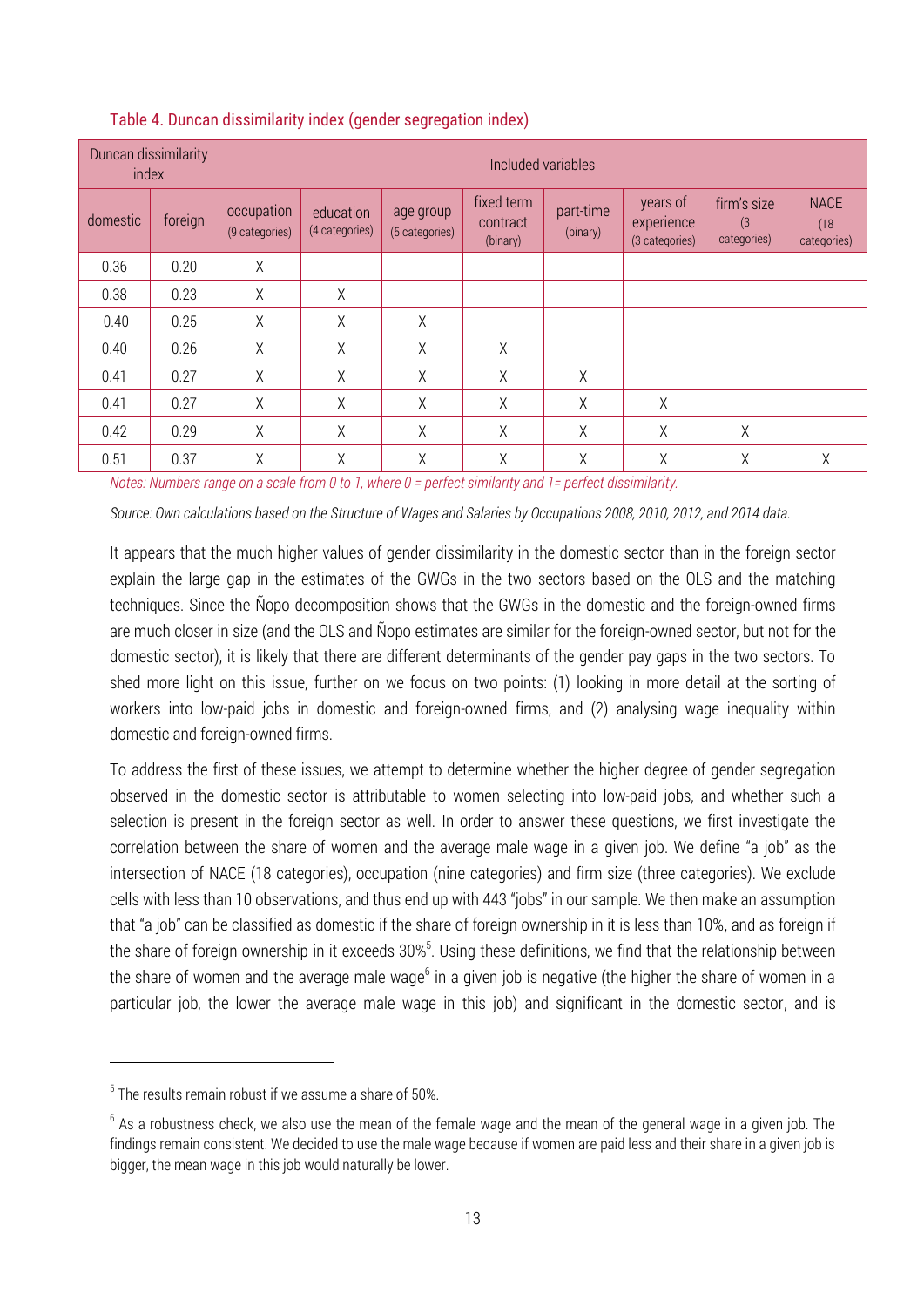insignificant in the foreign sector (Table 5). We run both an OLS regression without any controls and calculate Pearson's correlation coefficient.

| Table 5. Correlation between the share of women and the mean male wage in a given "job", domestic and |  |  |
|-------------------------------------------------------------------------------------------------------|--|--|
| foreign ownership separately                                                                          |  |  |

| Ownership | OLS regression<br>Coef. (Std. Err.) | Pearson's<br>Correlation Coef. | p-value | Number of<br>observations<br>("iobs") |
|-----------|-------------------------------------|--------------------------------|---------|---------------------------------------|
| domestic  | $-0.054(0.024)$                     | $-0.15$                        | 0.024   | 224                                   |
| foreign   | 0.089(0.094)                        | 0.09                           | 0.349   | 109                                   |

*Notes: A job is classified as domestic if the share of foreign ownership in it is less than 10%. A job is classified as foreign if the share of foreign ownership in it exceeds 30%. OLS regression with dependent variable "share of women in a given job", independent variable "mean male wage" and a constant.*

*Source: Own calculations based on the Structure of Wages and Salaries by Occupations 2008, 2010, 2012, and 2014 data.*

The results suggest that the sorting of women into low-paid occupations is an important determinant of gender pay gaps in domestically-owned firms in Poland. This is not the case in foreign-owned firms. In order to reinforce this finding, we take a different approach and run a logistic regression with a binary indicator "works in a low-paid job" as a dependent variable. We use the previously defined jobs, and consider a job as being low-paid if its mean male wage is equal to or below 80% of the median of all mean male wages (per job). This gives us a total of 29.6% of workers assigned to low-paid jobs<sup>7</sup>. We then regress this variable on a female dummy, a dummy for foreign ownership, and the interaction between these two variables. We also control for the worker's age, education, tenure, type of contract, part-time employment, and workplace characteristics; and for the year of the study (for full regression results, see Appendix, Table A2).

The results show that in domestically-owned firms, the probability of a woman sorting into a low-paid job is almost 4% higher than that of a man. In foreign-owned firms, this difference is not statistically significant (Table 6).

| Table 6. Average marginal effects in logistic regression of gender and firm ownership on the probability of |  |  |
|-------------------------------------------------------------------------------------------------------------|--|--|
| working in a low-paid job                                                                                   |  |  |

|                        | dy/dx     | Std. Err. | p-value |  |
|------------------------|-----------|-----------|---------|--|
| male (base)            |           |           |         |  |
| female, domestic       | 0.038     | 0.004     | 0.000   |  |
| female, foreign        | $-0.003$  | 0.007     | 0.610   |  |
| Number of observations | 1,230,945 |           |         |  |

*Notes: Full list of control variables and their coefficients can be found in the Appendix, Table A2. Standard errors clustered at the firm level and computed using the Delta method.* 

*Source: Own calculations based on the Structure of Wages and Salaries by Occupations 2008, 2010, 2012, and 2014 data.*

Wage inequality within domestic and foreign-owned firms is another possible dimension of sectoral differences in gender pay gaps determinants. Recent studies have emphasised the role firms play in shaping wage inequality,

<u>.</u>

 $^7$  Defining the threshold at the level of 60% of the median would result in only 3.6% of workers being in low-paid jobs.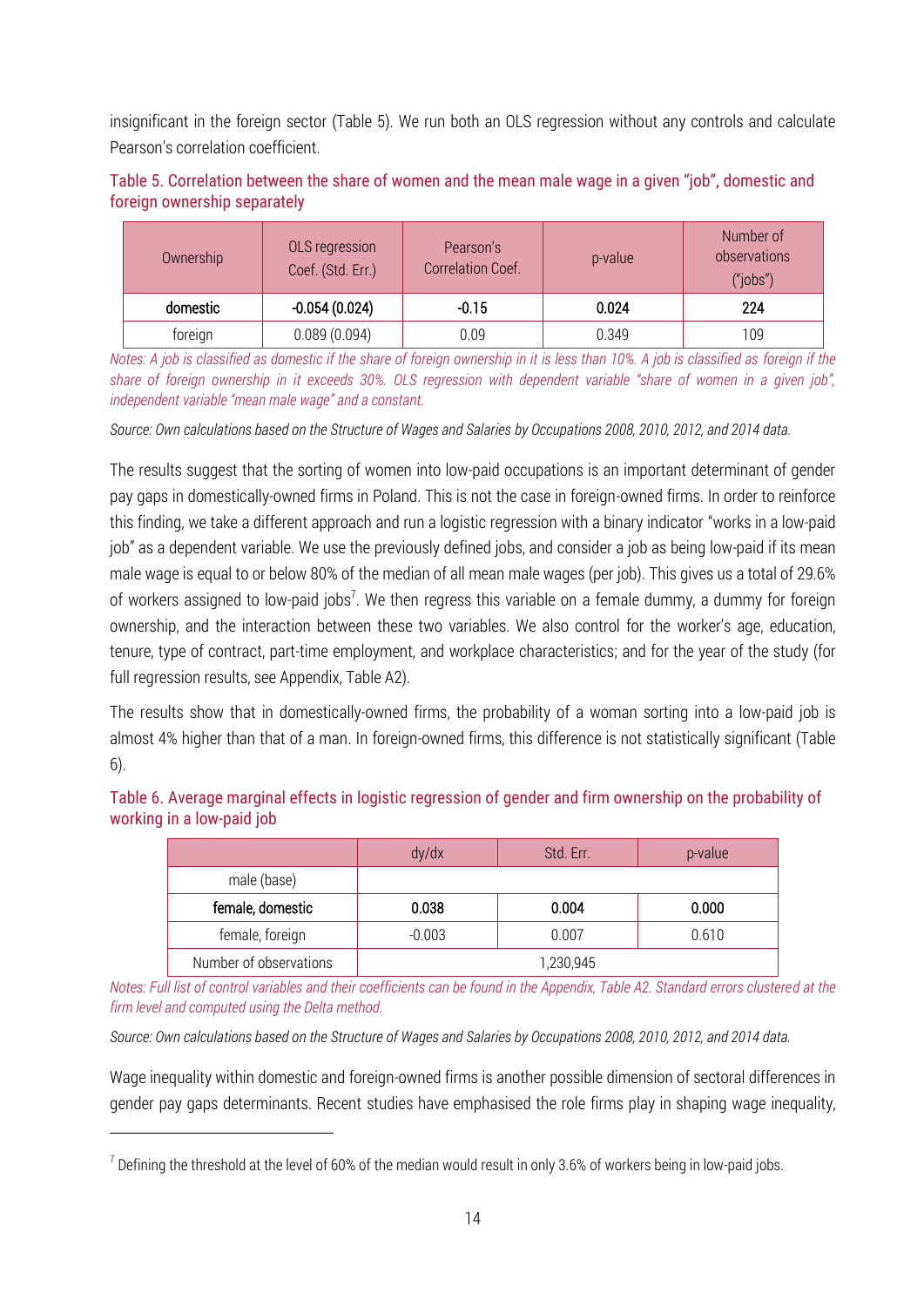and have investigated between- and within-firm wage inequality (Card et al. 2013, Barth et al. 2016). We follow this approach by decomposing wage inequality in domestic and foreign-owned establishments into within- and between-firm components. We base our analysis on residual wages; that is, on wages after netting out the compositional effects that we are able to account for (i.e., the individual- and firm-level characteristics of individuals in our sample). We find that for the residual wages, the share of within-firm variance is greater than the share of between-firm variance in both domestic and foreign-owned companies; though it is much higher in the latter (Table 7). Thus, foreign-owned companies have much larger within-firm differences in earnings, and the levels of compensation they provide differ less across firms $^8$ . In the domestic sector, these two components are more balanced. It is also interesting to note that there is again a gender difference in the role of within-firm wage inequality. In particular, we observe that the shares of within-firm wage inequality are higher for women than for men in the domestic sector, but not in the foreign sector.

|      | Domestic <sup>1</sup> |     |       | Foreign |     |       |
|------|-----------------------|-----|-------|---------|-----|-------|
| Year | all                   | men | women | all     | men | women |
| 2014 | 53%                   | 48% | 53%   | 71%     | 67% | 67%   |
| 2012 | 53%                   | 47% | 53%   | 70%     | 67% | 66%   |
| 2010 | 53%                   | 48% | 52%   | 72%     | 69% | 68%   |
| 2008 | 51%                   | 45% | 51%   | 70%     | 69% | 64%   |

Table 7. Variance of residual wages (error terms in linear regression of logarithm of wages) within and between firms [% of within-firm variance in total variance]

*Notes: The list of control variables in the regression used to obtain the residuals is the same as in Model 2 (Appendix, Table A2), excluding female and year variables.*

*Source: Own calculations based on the Polish SES 2008, 2010, 2012, and 2014 data.*

 $\overline{a}$ 

To sum up, our analysis shows that there are no substantial differences in the sizes of the adjusted gender pay gaps in domestic and foreign-owned firms. The differences observed with raw data or with OLS estimates stem from the much higher degree of job segregation in the domestic sector, which translates into a seemingly smaller pay gap in this sector. We also observe that the main factors that contribute to the gender wage gaps in the two sectors are different. Women appear to be more likely to sort into low-paid jobs in the domestic sector, but not in the foreign sector. At the same time, the foreign-owned companies have much higher shares of within-firm wage inequality, which translates into higher levels of gender wage inequality.

 $^8$  Investigating the reasons why there is a sectoral gap in the role of within-firm wage differentials is beyond the scope of our paper, as we are unable to assess how much of this difference stems from more heterogeneity in the productivity of workers. We note, however, that firm characteristics do play a larger role in determining wages in the domestic than in the foreign sector. The results of a simple OLS regression with standardised coefficients, run separately for domestic and foreign-owned firms, show, for example, that the coefficient associated with firm size is much higher for the domestic firms. Moreover, when we compare  $R^2$  for the regressions with and without the firm size variable (separately for domestic and foreign ownership), we can see that adding this variable to the regression results in a 0.035 increase in R<sup>2</sup> for domestic firms, and no increase for foreign firms.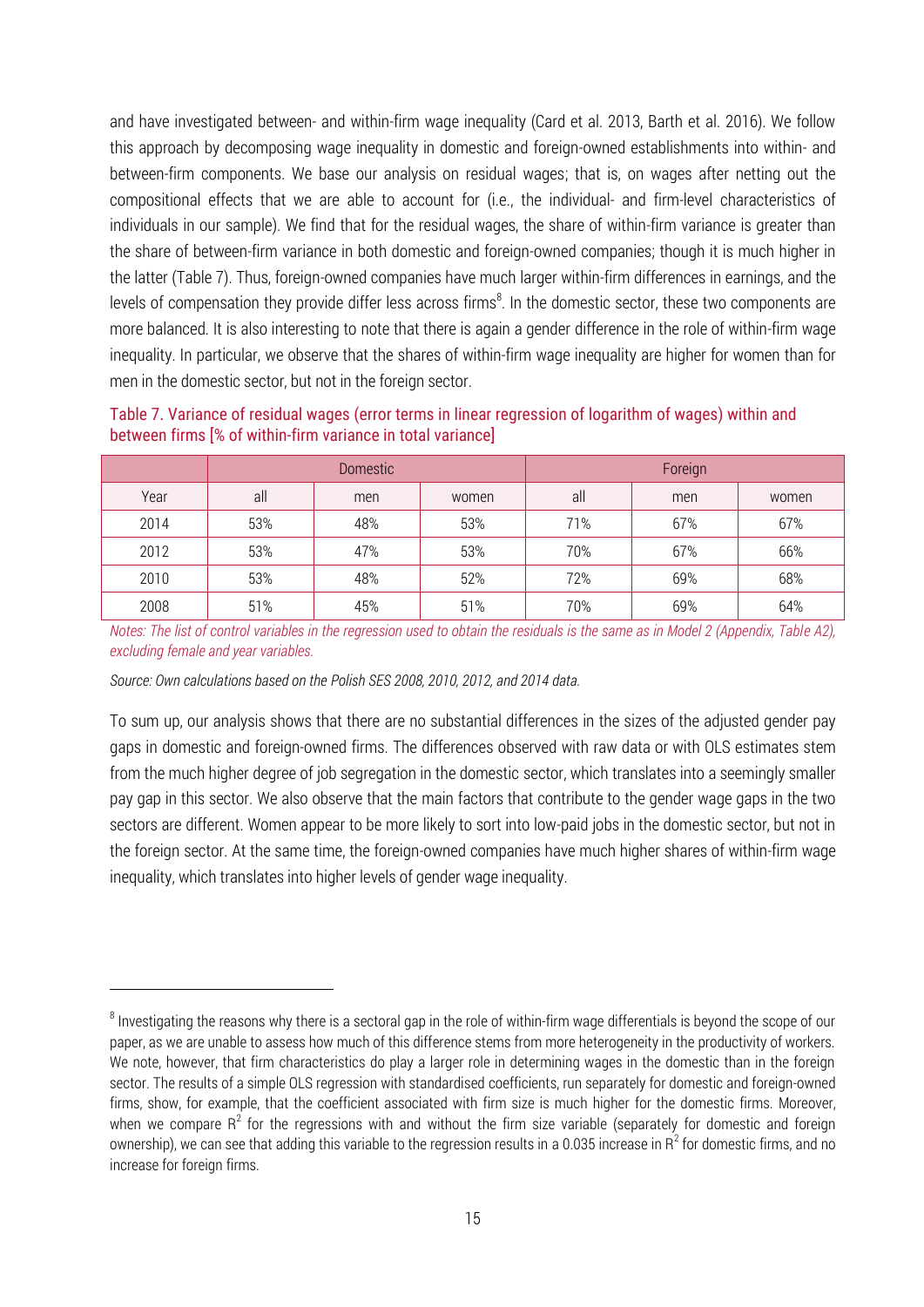## 6. Conclusions

We studied gender pay gaps in domestic and foreign-owned firms in Poland, analysing the differences in the sizes of these gaps. We first provided evidence for why the OLS estimates may be a misleading indicator of the differences in the sizes of the gender wage gaps in the foreign-owned and the domestically-owned sectors, and showed that there is a much higher degree of gender segregation in the latter sector. Female employees were found to be much less "comparable" to male employees in the domestically-owned firms than in the foreignowned companies, as in the foreign sector men and women were shown to be more likely to have the same sets of individual-, job-, and firm-level characteristics. This made the comparison of the sizes of the gender pay gaps in the two sectors more challenging.

We responded to this challenge by using a novel approach by Nopo (2008). We decomposed the observed differences in the average wages of men and women in the foreign-owned sector and the domestically-owned sector separately into a component that reflected the differences in the observable characteristics of men and women over the common support, and components that reflected the unexplained differences in and out of the common support. We thus showed that while the size of the gender pay gap is slightly larger in the foreign-owned firms than in the domestically-owned firms, the difference is much smaller than the OLS estimates would suggest. We also found, however, that contrary to competition theory, the gender wage gap is not smaller in the foreign-owned firms.

More research is needed to identify the factors that could be driving the foreign/domestic differences in this context. We have shed light on two of them: gender segregation and within/between-firm wage inequality. Occupational sex segregation has been thoroughly analysed in the literature, but not from the angle of firm ownership. It would be interesting to investigate why domestic firms appear to have much higher levels of gender segregation and female selection into low-paid jobs. In a similar vein, we have shown that, unlike in domestic firms, wages in foreign-owned firms are much more likely to vary within firms than between them. Again, identifying the sources of these differences and investigating whether these higher levels of within-firm wage inequality translate into higher levels of female disadvantage are directions for future research.

# References

- Anspal, S. (2015). Gender wage gap in Estonia: a non-parametric decomposition. *Baltic Journal of Economics*, *15*(1), 1–16.
- Antonczyk, D., Fitzenberger, B., & Sommerfeld, K. (2010). Rising wage inequality, the decline of collective bargaining, and the gender wage gap. *Labour Economics*, *17*(5), 835–847.
- Arrow, K. (1973). *The Theory of Discrimination.* In: *Discrimination in Labor Markets*, edited by Orley Ashenfelter and Albert Rees, 3–33. Princeton and Oxford: Princeton University Press.
- Bandick, R. (2011). Foreign acquisition, wages and productivity. *The World Economy*, *34*(6), 931-951.
- Barth, E., Bryson, A., Davis, J. C., & Freeman, R. (2016). It's where you work: Increases in the dispersion of earnings across establishments and individuals in the United States. *Journal of Labor Economics*, 34(S2), S67-S97.
- Bayard, K., Hellerstein, J., Neumark, D., & Troske, K. (2003). New Evidence on Sex Segregation and Sex Differences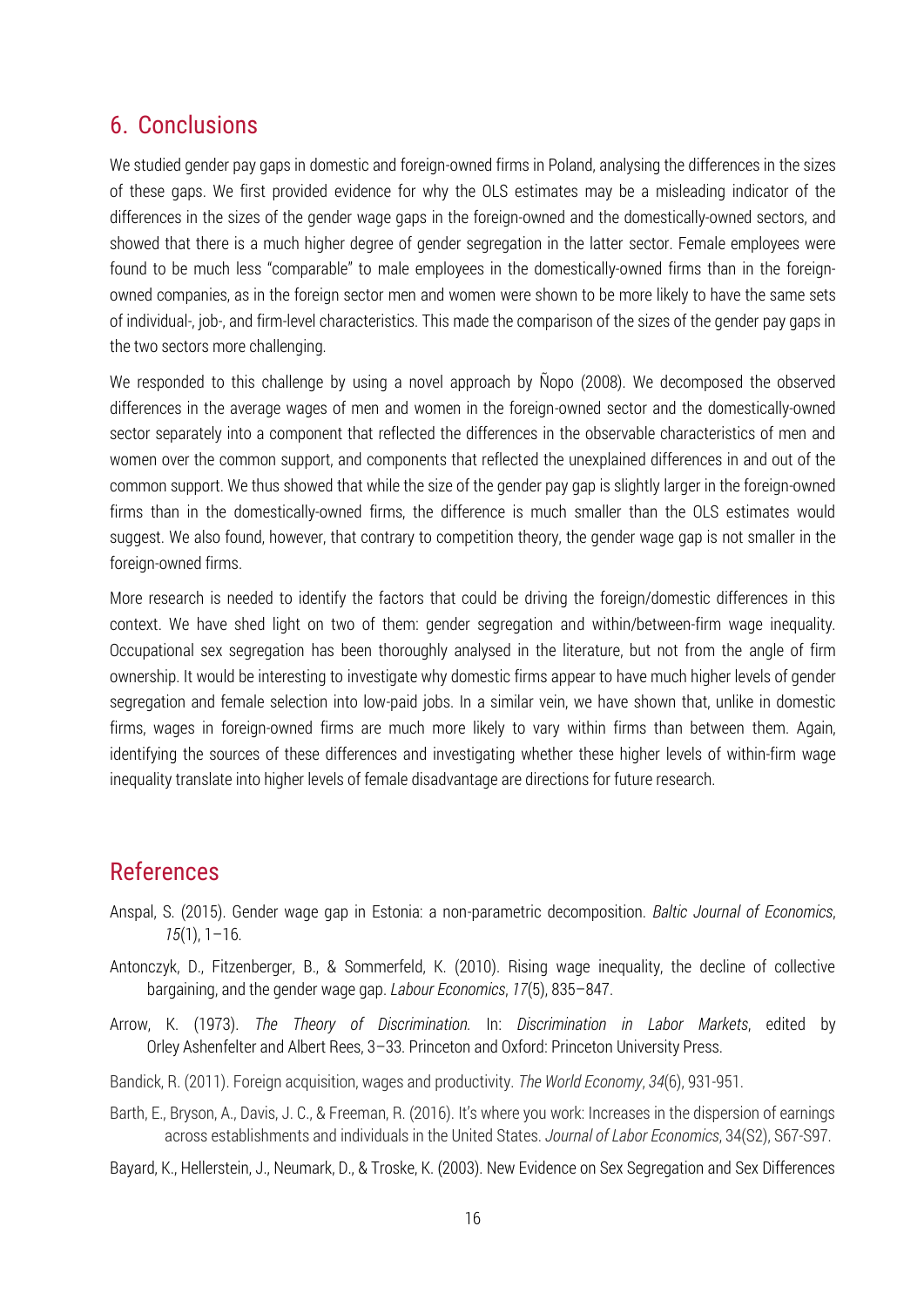in Wages from Matched Employee‐Employer Data. *Journal of Labor Economics*, *21*(4), 887–922.

- Becker, G. S. (1971). *The Economics of Discrimination*, Second edition. Chicago and London: University of Chicago Press, 1957.
- Black, S. E., & Brainerd, E. (2004). Importing Equality? The Impact of Globalization on Gender Discrimination. *Industrial & Labor Relations Review*, *57*(4), 540–559.
- Black, S. E., & Strahan, P. E.. (2001). The division of spoils: Rent-sharing and discrimination in a regulated industry. *American Economic Review* 91(4): 814–31.
- Blau, F. D., & Kahn, L. M. (2017). The gender wage gap: Extent, trends, and explanations. *Journal of Economic Literature*, *55*(3), 789-865.
- Bøler, E. A., Javorcik, B., & Ulltveit-Moe, K. H. (2018). Working across time zones: Exporters and the gender wage gap. *Journal of International Economics*, *111*, 122–133.
- Braunstein, E., & Brenner, M. (2007). Foreign direct investment and gendered wages in urban China. *Feminist Economics*, *13*(3–4), 213–237.
- Card, D., Jörg Heining, and Patrick Kline (2013). "Workplace Heterogeneity and the Rise of West German Wage Inequality". *The Quarterly Journal of Economics* 128.3, pp. 967–1015.
- Card, D., Cardoso A.R. & Kline P. (2016) Bargaining, sorting, and the gender wage gap: Quantifying the impact of firms on the relative pay of women*. Quarterly Journal of Economics* 131, no. 2: 633–86.
- Card, D., Cardoso A.R. Heining J., & Kline P. (2018). "Firms and Labor Market Inequality: Evidence and Some Theory". *Journal of Labor Economics* 36.S1, pp. 13–70
- Chen, Z., Ge, Y., & Lai, H. (2011). Foreign Direct Investment and Wage Inequality: Evidence from China. *World Development*, *39*(8), 1322–1332.
- Chen, Z., Ge, Y., Lai, H., & Wan, C. (2013). Globalization and Gender Wage Inequality in China. *World Development*, 44, 256–266.
- Christofides LN, Polycarpou A., Vrachimis K. (2013), Gender Wage Gaps, 'Sticky Floors' and 'Glass Ceilings' in Europe, "Labour Economics", Vol. 21
- Conyon, M. J., Girma, S., Thompson, S., & Wright, P. W. (2002). The productivity and wage effects of foreign acquisition in the United Kingdom. *The Journal of Industrial Economics*, *50*(1), 85-102.
- CSO (Central Statistical Office) (2015). *Economic activity of entities with foreign capital in 2014*. Warsaw, Poland.
- Duncan, O. D., & Duncan, B. (1955). A Methodological Analysis of Segregation Indexes. *American Sociological Review*, *20*(2), 210.
- Eriksson, T., & Pytlikova, M. (2011). Foreign ownership wage premia in emerging economies. *Economics of Transition*, *19*(2), 371–395.
- Felfe, C. (2012), "The MotherhoodWage Gap: What About Job Amenities?", Labour Economics, Vol. 19, No. 1, pp. 59-67
- Friedman, J., Mulder, N., Faúndez, S., Pérez, E., Yévenes, C., Velásquez, M., … Reinecke, G. (2011). Openness, Wage Gaps and Unions in Chile, (134).
- Gerber, T. P. (2012). The structural perspective on postsocialist inequality: Job loss in Russia. *Research in Social Stratification and Mobility*, *30*(1).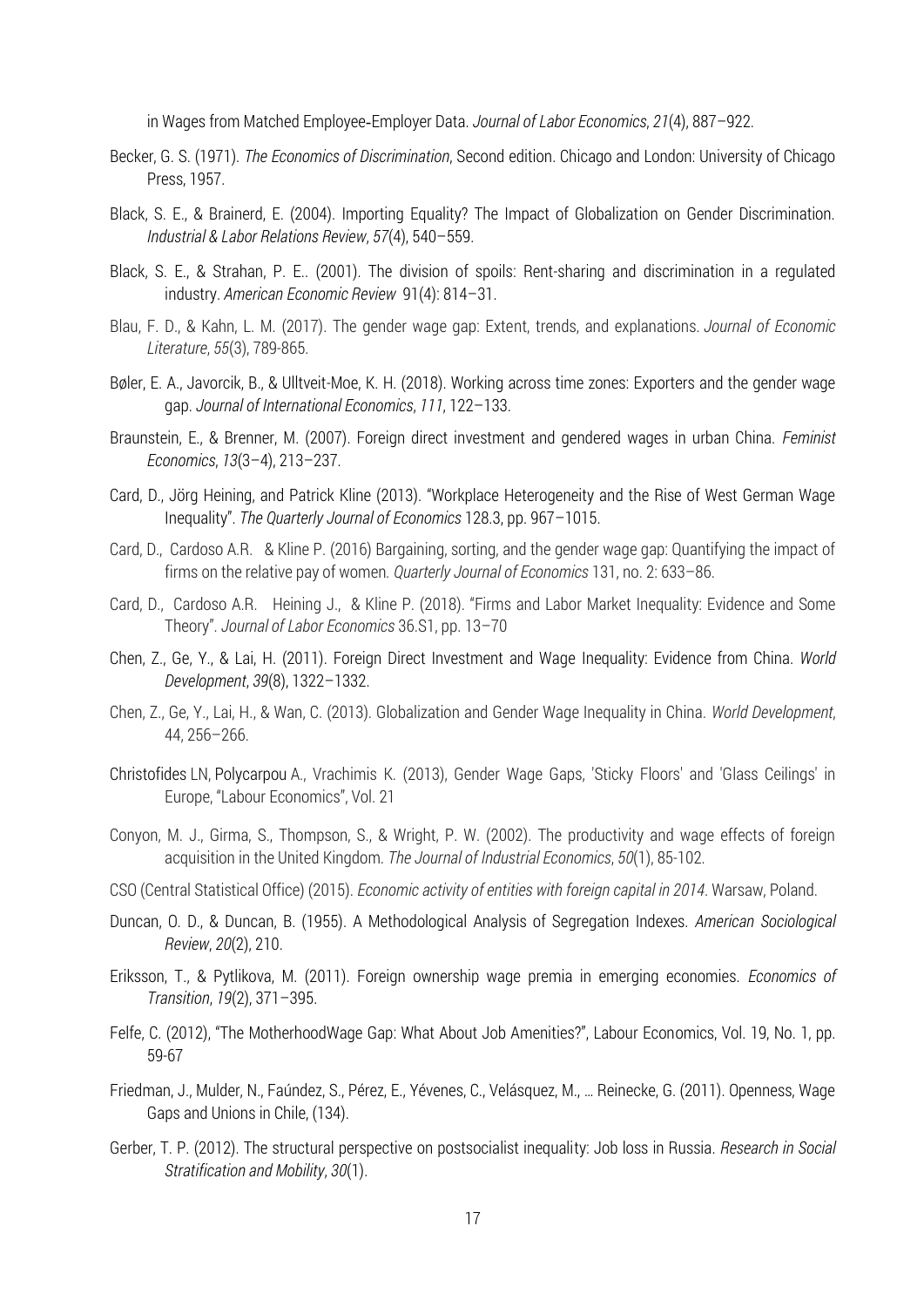Goldin, C. (2014). A Grand Gender Convergence: Its Last Chapter. *American Economic Review*, *104*(4), 1091–1119.

- Gorzig, B., Gornig M. & Werwat A. (2005). Explaining Eastern Germany's Wage Gap: The Impact of Structural Change. *Post-Communist Economies* 17(4): 449-464.
- Handwerker, E. W., & Spletzer, J. R. (2016). The Role of Establishments and the Concentration of Occupations in Wage Inequality☆. In *Inequality: Causes and consequences* (pp. 167-193). Emerald Group Publishing Limited.
- Heyman, F., Svaleryd, H., & Vlachos, J. (2013). Competition, takeovers, and gender discrimination. *Industrial and Labor Relations Review*, *66*(2), 409–432.
- Hijzen, A., Martins, P. S., Schank, T., & Upward, R. (2013). Foreign-owned firms around the world: A comparative analysis of wages and employment at the micro-level. *European Economic Review*, *60*, 170–188.
- Hirsch, B., T. Schank, and C. Schnabel. (2010) Differences in labor supply to monopsonistic frms and the gender pay gap: An empirical analysis using linked employer–employee data from Germany. *Journal of Labor Economics* 28:2: 291–330.
- Kodama, N., Javorcik, B. S., & Abe, Y. (2018). Transplanting corporate culture across international borders: Foreign direct investment and female employment in Japan. *The World Economy*, *41*(5), 1148-1165.
- Li, L., & Dong, X.-Y. (2011). Economic Transition and the Gender Earnings Gap in Chinese Industry: the Role of Firm Characteristics. *Contemporary Economic Policy*, *29*(1), 67–87.
- Liu, P.-W., Meng, X., & Zhang, J. (2000). Sectoral gender wage differentials and discrimination in the transitional Chinese economy. *Journal of Population Economics*, *13*(2), 331–352.
- Maurer-Fazio, M., & Hughes, J. (2002). The Effects of Market Liberalization on the Relative Earnings of Chinese Women. *Journal of Comparative Economics*, *30*(4), 709–731.
- Maurer-Fazio, M., Rawski, T. G., & Zhang, W. (1999). Gender Wage Gaps in China' s Urban Labour Market, 1988- 1994. *The China Journal*, *41*, 55–88.
- Meng, X. (2004). Gender earnings gap: The role of firm specific effects. *Labour Economics*, *11*(5), 555–573.
- Nekby, L. (2003). Gender differences in rent sharing and its implications for the gender wage gap, evidence from Sweden. *Economics Letters* 81(3): 403–10.
- Nicodemo, C. & Ramos R. (2012). "Wage Differentials Between Native and Immigrant Women in Spain: Accounting for Differences in Support." *International Journal of Manpower* 33(1): 118-136.
- Ñopo, H. (2008). Matching as a tool to decompose wage gaps. *Review of Economics and Statistics*, *90*(2), 290– 299.
- Ñopo, Hugo, N. Daza, & Ramos J. (2012). "Gender Earning Gaps Around the World: a Study of 64 Countries." *International Journal of Manpower* 33(5): 464-513
- Ono, H. (2007). Careers in foreign-owned firms in Japan. *American Sociological Review*, *72*(2), 267-290.
- Oostendorp, R. H. (2009). Globalization and the gender wage gap. *The World Bank Economic Review*, *23*(1), 141- 161.
- Reilly, K. T., & Wirjanto, T. S. (1999). Does more mean less? The male/female wage gap and the proportion of females at the establishment level. *Canadian Journal of Economics*, 906-929.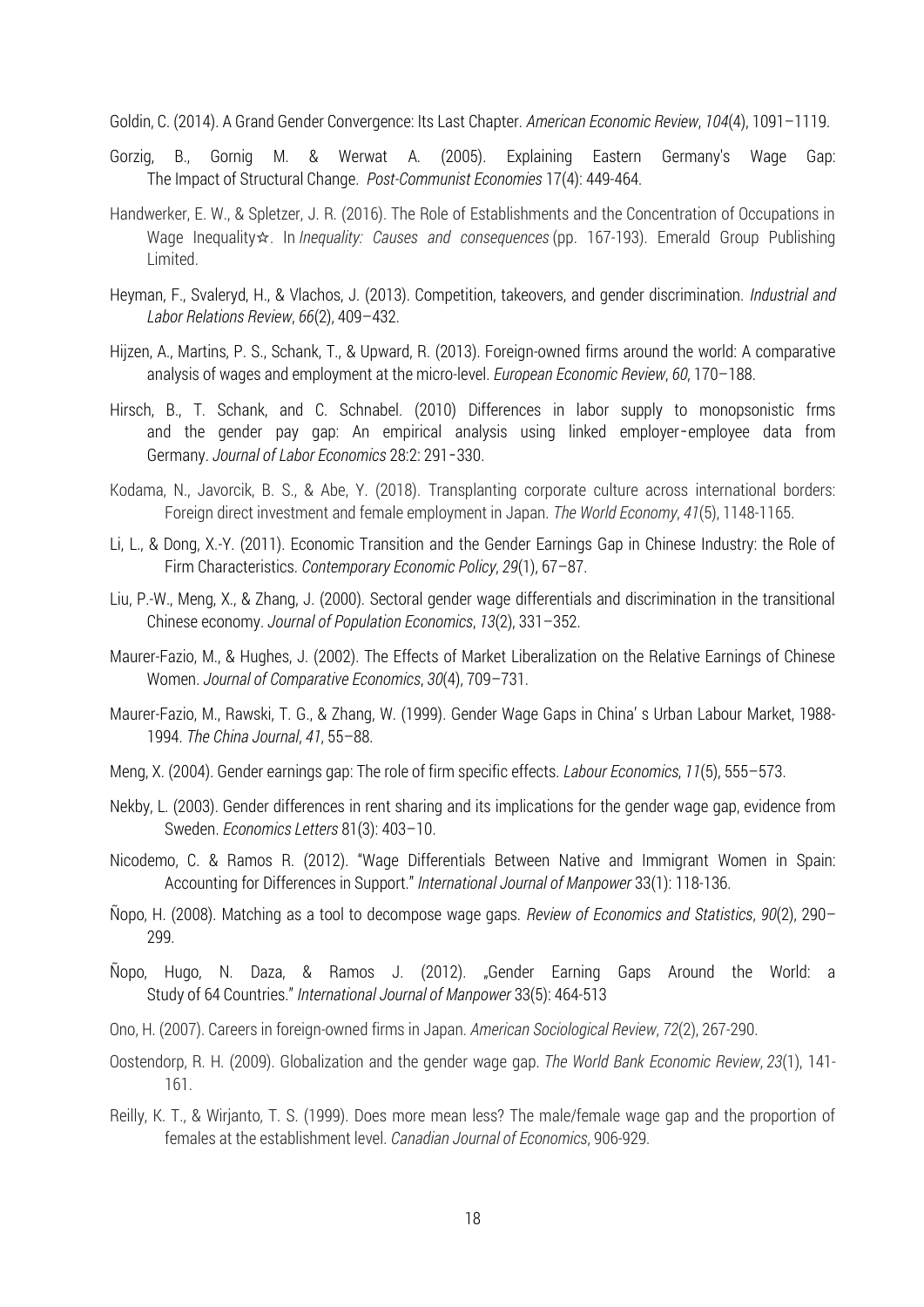- Rickne, J. (2012). Gender and Work Compensation in China's Industrial Sector. *Review of Income and Wealth*, 58(2), 307–329.
- Seguino, S. (2000). The effects of structural change and economic liberalisation on gender wage differentials in South Korea and Taiwan. *Cambridge Journal of Economics*, *24*(4), 437-459.
- Seguino, S., & Grown, C. (2006). Gender equity and globalization: Macroeconomic policy for developing countries. *Journal of International Development*, *18*(8), 1081–1104.
- Vahter, P., & Masso, J. (2019). The contribution of multinationals to wage inequality: foreign ownership and the gender pay gap. *Review of World Economics*, *155*(1), 105–148.
- Zulfiu-Alili, M. (2014). Inward Foreign Direct Investment and Wage Inequality in Macedonia. *Eastern European Economics*, *52*(5), 56-86.
- Zweimuller, J., & Winter-Ebmer, R. (1994). Gender wage differentials in private and public sector jobs. *Journal of Population Economics*, *7*, 271–285.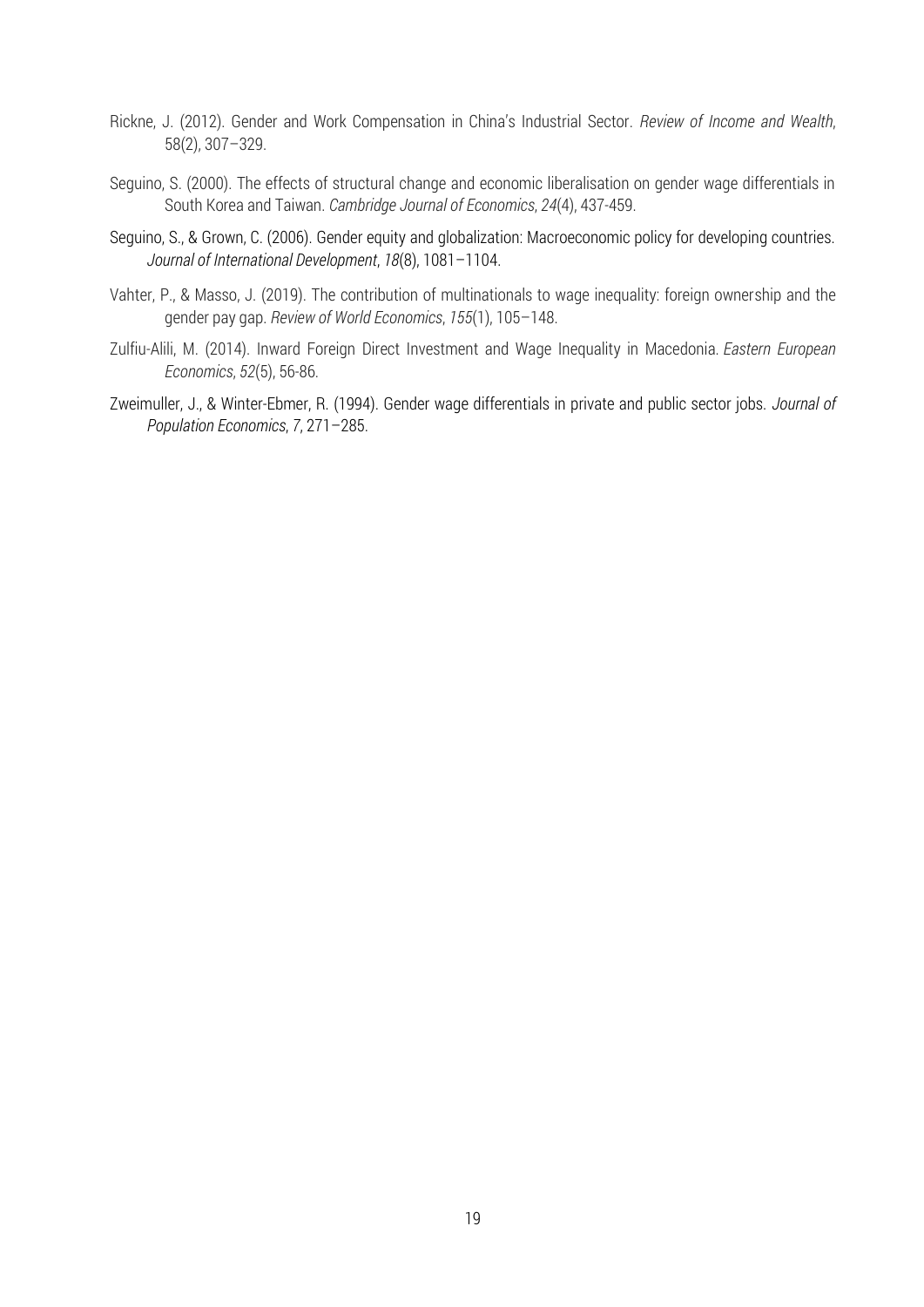# Appendix

|                                                                  |          | 2008    | 2010           |                | 2012     |                |
|------------------------------------------------------------------|----------|---------|----------------|----------------|----------|----------------|
|                                                                  | domestic | foreign | domestic       | foreign        | domestic | foreign        |
| female (share)                                                   | 40%      | 43%     | 39%            | 42%            | 40%      | 41%            |
| age (average)                                                    | 39       | 35      | 39             | 36             | 40       | 36             |
| primary education<br>(share)                                     | 8%       | 6%      | 7%             | 5%             | 7%       | 5%             |
| <b>Basic vocational</b><br>education (share)                     | 36%      | 25%     | 34%            | 24%            | 31%      | 21%            |
| secondary education<br>(share)                                   | 38%      | 39%     | 39%            | 41%            | 38%      | 39%            |
| tertiary education<br>(share)                                    | 18%      | 30%     | 19%            | 30%            | 23%      | 35%            |
| job experience<br>(average)                                      | 15       | 12      | 16             | 12             | 16       | 13             |
| tenure (average)                                                 | 6        | 5       | $\overline{7}$ | $6\phantom{1}$ | 8        | $\overline{7}$ |
| firm size (average)                                              | 286      | 1216    | 308            | 1274           | 330      | 1071           |
| Fixed-term contracts<br>(share)                                  | 42%      | 35%     | 41%            | 33%            | 39%      | 28%            |
| collective agreements<br>(both firm-level and<br>industry-level) | 36%      | 34%     | 42%            | 42%            | 42%      | 42%            |
| Men, average hourly<br>wage (PLN)                                | 16.32    | 27.67   | 15.94          | 27.32          | 16.36    | 26.79          |
| Women, average<br>hourly wage (PLN)                              | 13.54    | 19.16   | 13.83          | 19.64          | 14.37    | 20.09          |
| Number of<br>observations                                        | 219,170  | 69,908  | 200,599        | 77,433         | 219,045  | 101,647        |

Table A1. Descriptive statistics of selected variables for years the 2008, 2010, 2012

*Notes: The sample is weighted to represent the total population of the Polish workforce in private domestic and foreign-owned firms. Wages expressed in PLN, 2008 value, deflated with the CPI.* 

*Source: Own calculations based on the Structure of Wages and Salaries by Occupations 2008, 2010, 2012 data.*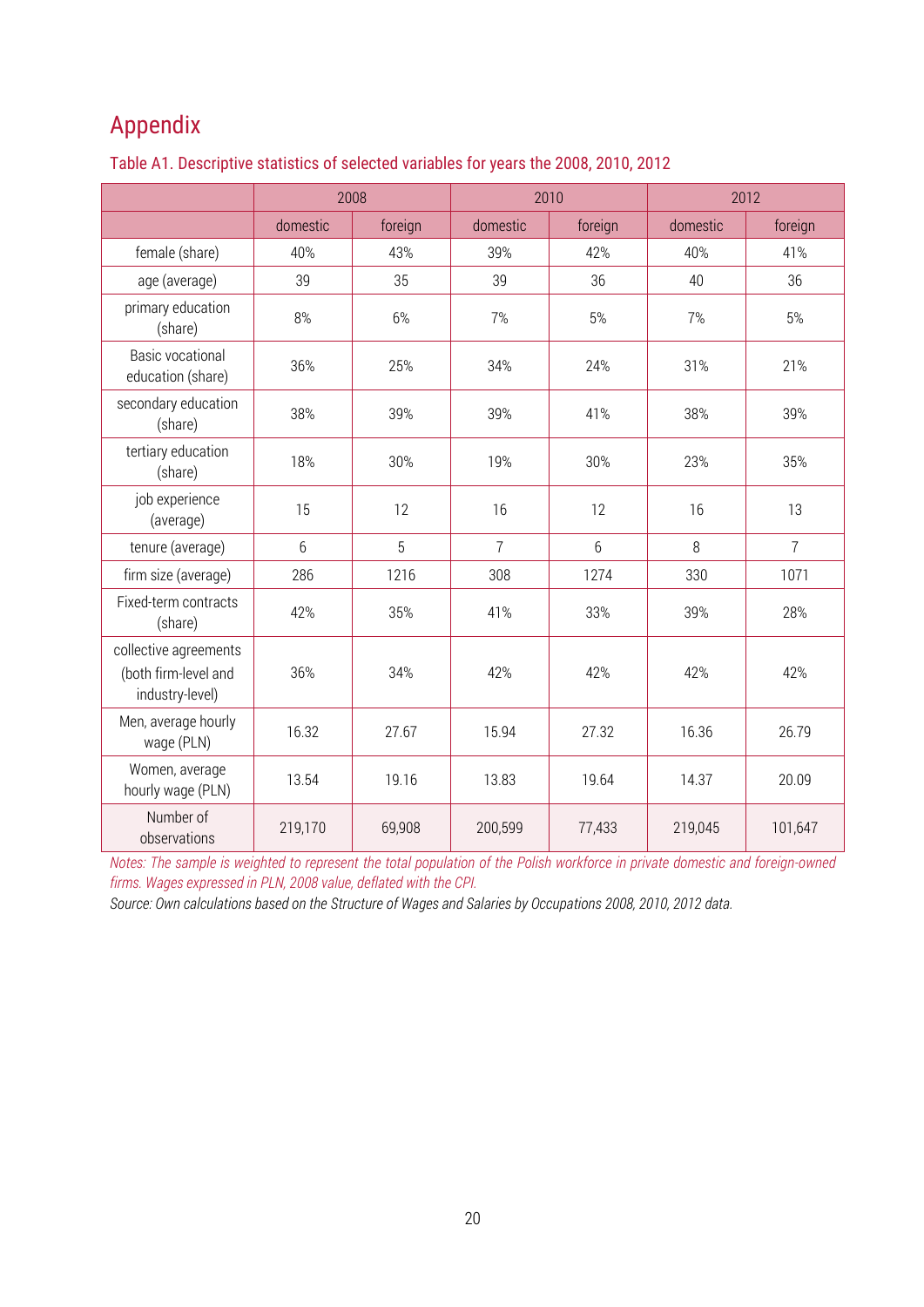|                                | logarithm of wage<br>(OLS, Model 1) | logarithm of wage<br>(OLS, Model 2) | logarithm of wage<br>(OLS, Model 3) | working in a low-paid<br>job<br>(logistic regression) |
|--------------------------------|-------------------------------------|-------------------------------------|-------------------------------------|-------------------------------------------------------|
| female                         | $-0.121***$                         | $-0.114***$                         | $-0.123***$                         | $0.210***$                                            |
|                                | (0.003)                             | (0.003)                             | (0.002)                             | (0.023)                                               |
| foreign                        | $0.266***$                          | $0.203***$                          | $0.202***$                          | $-1.969***$                                           |
|                                | (0.007)                             | (0.007)                             | (0.006)                             | (0.064)                                               |
| female x foreign               | $-0.112***$                         | $-0.103***$                         | $-0.070***$                         | $-0.261**$                                            |
|                                | (0.010)                             | (0.008)                             | (0.006)                             | (0.104)                                               |
| age                            | $0.027***$                          | $0.025***$                          | $0.025***$                          | $-0.016***$                                           |
|                                | (0.001)                             | (0.000)                             | (0.000)                             | (0.003)                                               |
| age2                           | $-0.000***$                         | $-0.000***$                         | $-0.000***$                         | $0.000***$                                            |
|                                | (0.000)                             | (0.000)                             | (0.000)                             | (0.000)                                               |
| education: basic vocational    | $0.009*$                            | $0.009***$                          | 0.007                               | $-0.052$                                              |
| (base: primary)                | (0.005)                             | (0.004)                             | (0.004)                             | (0.037)                                               |
| education: secondary (base:    | $0.083***$                          | $0.067***$                          | $0.063***$                          | $-0.640***$                                           |
| primary)                       | (0.005)                             | (0.004)                             | (0.005)                             | (0.039)                                               |
| education: tertiary (base:     | $0.336***$                          | $0.226***$                          | $0.209***$                          | $-1.974***$                                           |
| primary)                       | (0.008)                             | (0.005)                             | (0.005)                             | (0.039)                                               |
| tenure                         |                                     | $0.006***$                          | $0.005***$                          | $-0.055***$                                           |
|                                |                                     | (0.000)                             | (0.000)                             | (0.002)                                               |
| experience                     | $0.006***$                          | $0.004***$                          | $0.003***$                          | $-0.017***$                                           |
|                                | (0.000)                             | (0.000)                             | (0.000)                             | (0.001)                                               |
| Part-time dummy                | $-0.017***$                         | $-0.008*$                           | $-0.004$                            | $0.171***$                                            |
|                                | (0.004)                             | (0.004)                             | (0.004)                             | (0.024)                                               |
| fixed-term contract dummy      | $-0.127***$                         | $-0.086***$                         | $-0.092***$                         | $-0.220***$                                           |
|                                | (0.004)                             | (0.004)                             | (0.003)                             | (0.024)                                               |
| logarithm of firm size         | $0.044***$                          | $0.045***$                          |                                     |                                                       |
|                                | (0.003)                             | (0.002)                             |                                     |                                                       |
| collective bargaining          |                                     | $0.026***$                          | $0.018***$                          | $-0.705***$                                           |
|                                |                                     | (0.005)                             | (0.004)                             | (0.034)                                               |
| share of women                 | $-0.002***$                         | $-0.002***$                         | $-0.002***$                         | $-0.024***$                                           |
|                                | (0.000)                             | (0.000)                             | (0.000)                             | (0.001)                                               |
| share of workers with tertiary |                                     | $0.007***$                          | $0.007***$                          | $0.004***$                                            |
| education                      |                                     | (0.000)                             | (0.000)                             | (0.001)                                               |
| share of workers under age 35  | ÷                                   | $-0.001***$                         | $-0.001***$                         | $0.018***$                                            |
|                                |                                     | (0.000)                             | (0.000)                             | (0.001)                                               |
| share of workers aged 55 or    | ÷                                   | $-0.001***$                         | $-0.001***$                         | $-0.705***$                                           |
| older                          |                                     | (0.000)                             | (0.000)                             | (0.034)                                               |
| year: 2010 (base: 2008)        | $-0.008$                            | $-0.023***$                         | $-0.022***$                         | $0.086*$                                              |
|                                | (0.008)                             | (0.007)                             | (0.006)                             | (0.045)                                               |
| year: 2012 (base: 2008)        | $-0.018**$                          | $-0.050***$                         | $-0.047***$                         | $0.250***$                                            |

Table A2. Regression results: gender wage gap in domestic and foreign-owned firms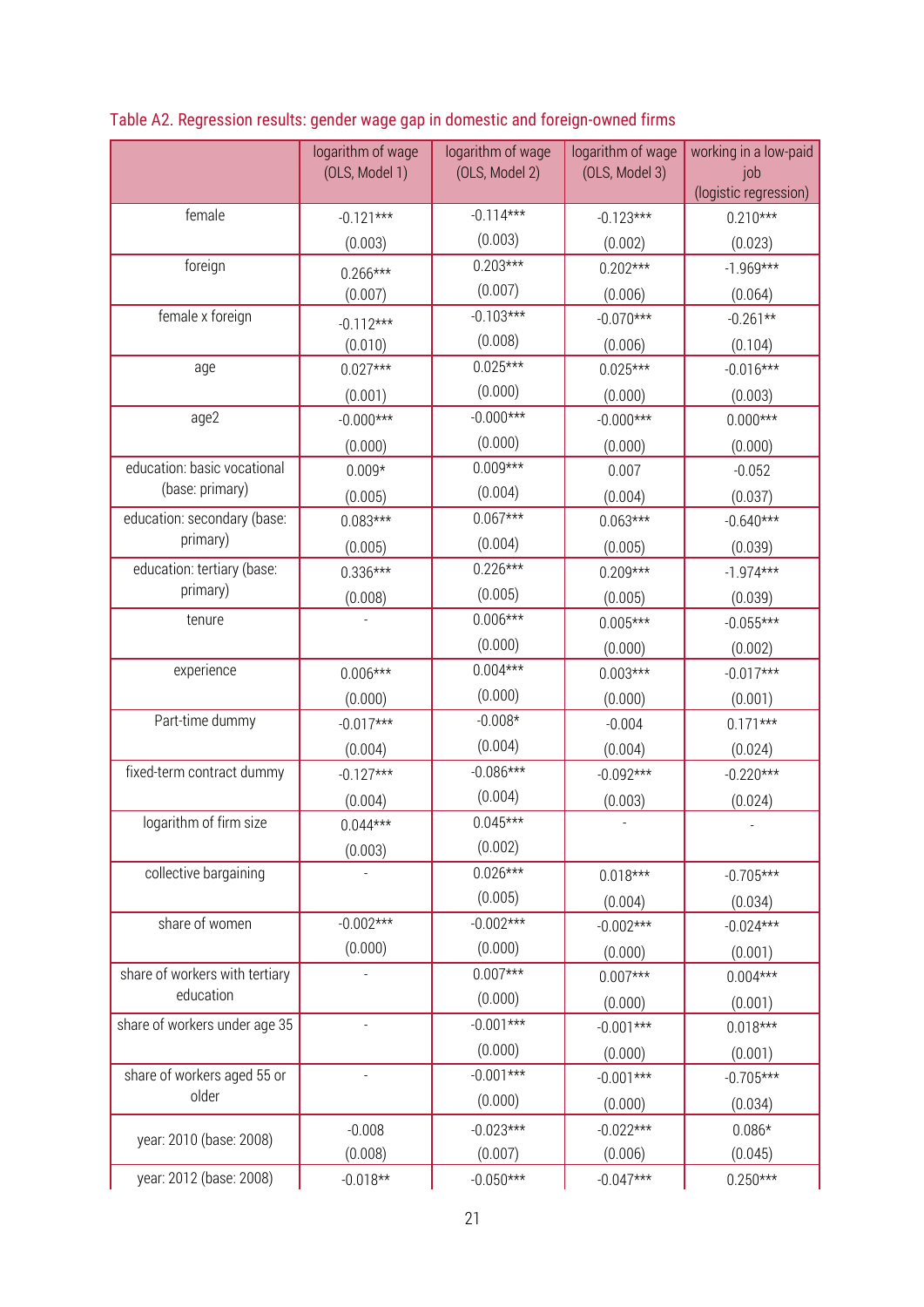|                                                     | (0.008)               | (0.007)          | (0.006)          | (0.046)               |
|-----------------------------------------------------|-----------------------|------------------|------------------|-----------------------|
| year: 2014 (base: 2008)                             | $0.045***$<br>(0.008) | 0.002<br>(0.007) | 0.005<br>(0.006) | $0.236***$<br>(0.046) |
| Other controls:                                     |                       |                  |                  |                       |
| occupation dummies                                  | yes                   | yes              | no               | no                    |
| <b>NACE</b> dummies                                 | yes                   | yes              | no               | no                    |
| "job" dummies<br>(occupation x NACE x firm<br>size) | no                    | no               | yes              | no                    |
| Observations                                        | 1,230,945             | 1,230,945        | 1,230,945        | 1,230,945             |
| R-squared / Pseudo R-squared                        | 0.522                 | 0.561            | 0.580            | 0.235                 |

*Notes: Models with an intercept. Standard errors (in parentheses) clustered at the firm level. In the logistic regression, the dependent variable is defined as the probability of working in a low-paid job; i.e., a job in which the mean of men's wages equals 80% of the median or less of the mean of men's wages in all jobs. \*\*\* p<0.01, \*\* p<0.05, \* p<0.1.*

*Source: Own calculations based on the Structure of Wages and Salaries by Occupations 2008, 2010, 2012, and 2014 data.*